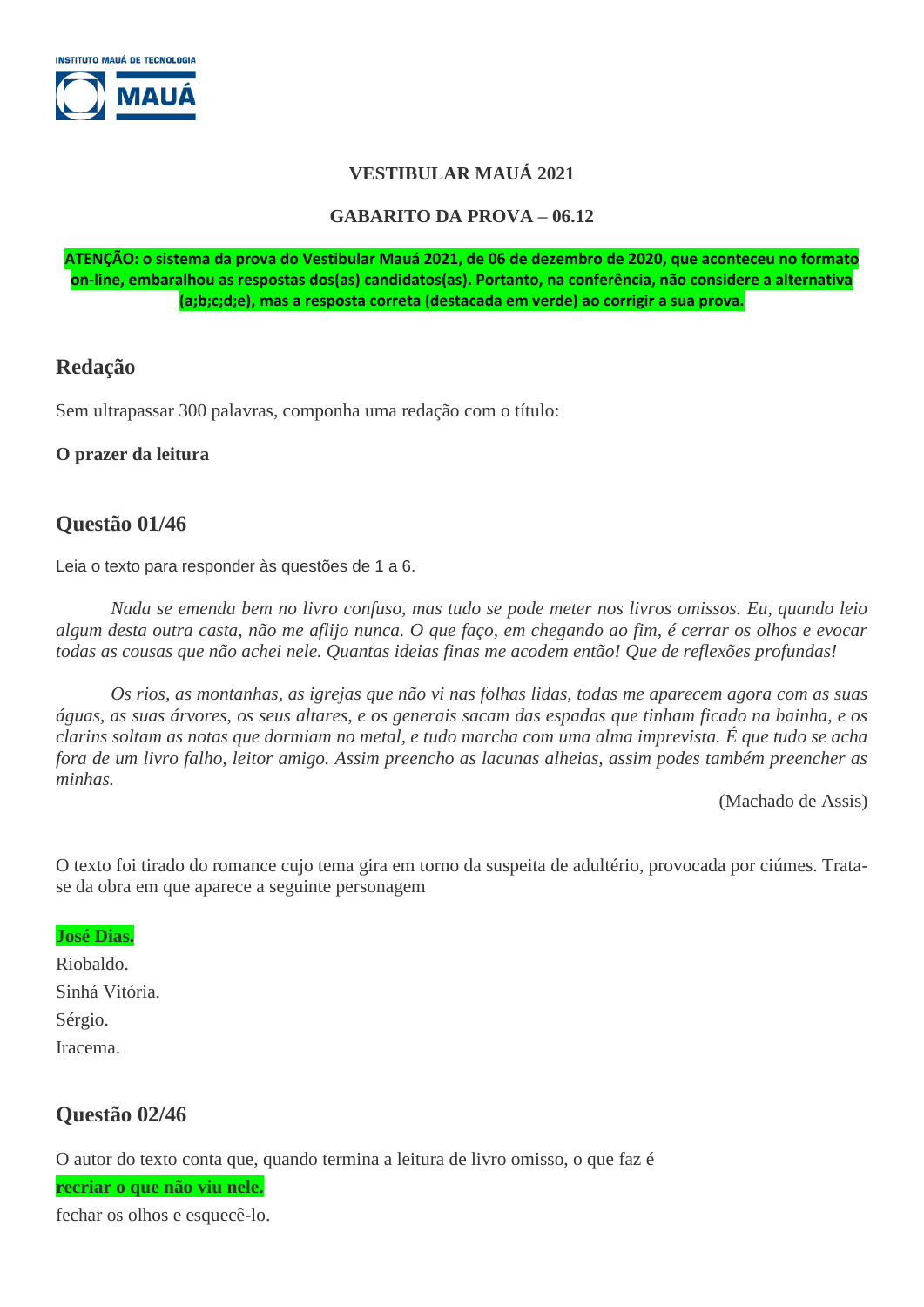

afligir-se com a falta de pormenores. esclarecer as passagens confusas. cerrar os olhos e dormir.

## **Questão 03/46**

O autor do texto expõe suas ideias a favor do livro **omisso.** confuso. desconexo. ambíguo. vago.

## **Questão 04/46**

Marque a alternativa em que está um antônimo do termo sublinhado na frase

*O que faço, em chegando ao fim, é cerrar os olhos e evocar todas as cousas que não achei nele.*

# **esquecer** cerrar recordar conjurar lembrar

## **Questão 05/46**

Na frase: "...*e os clarins soltam as notas que dormiam no metal"* tem-se uma figura de linguagem denominada

#### **personificação.**

antítese. eufemismo. hipérbole. pleonasmo.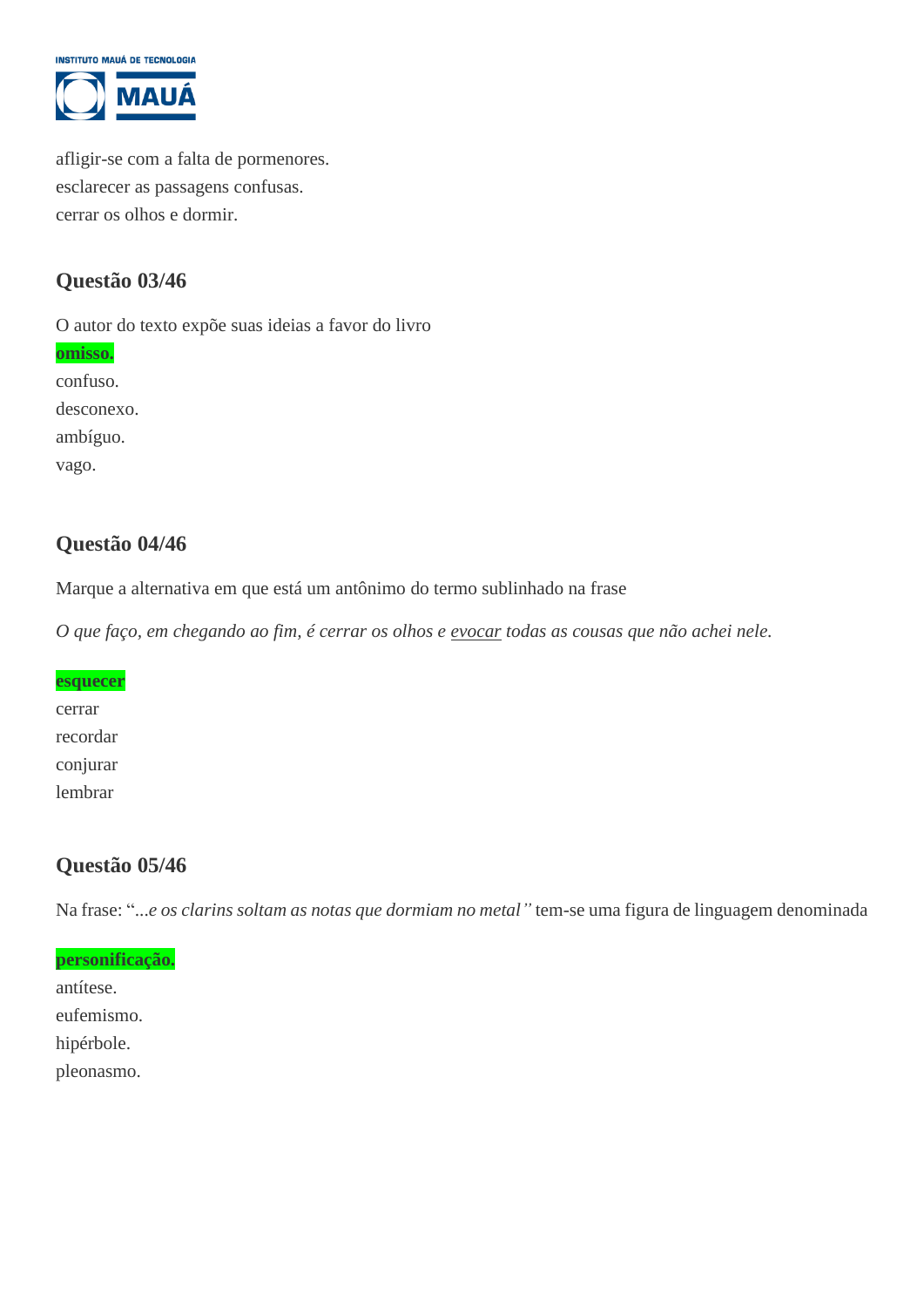

## **Questão 06/46**

O termo **leitor** que ocorre na primeira frase do segundo parágrafo tem a função sintática de

#### **vocativo.**

aposto. predicativo. sujeito. complemento nominal.

## **Questão 07/46**



(Extracted from learning-english-comics-calvin-and-hobbes)

Which of the following statements is true about Calvin?

**He lives in his own world and disregards all that he does not want to deal with.**

Calvin is alien to this world, feels lonely and it makes him really sad. In his viewpoint, the world around him is really important. Calvin has decided to live a natural life in the outskirts of his town. He has got good explanations to all his strange points of view.

# **Questão 08/46**

Leia o texto para responder às questões 08 e 09.

#### **BANANA BREAD**

1 ¼ cups of white flour  $\frac{1}{2}$  cup whole wheat flour 1 tablespoon of baking powder 1 teaspoon of baking soda ¾ cup of chopped pecans ½ teaspoon of salt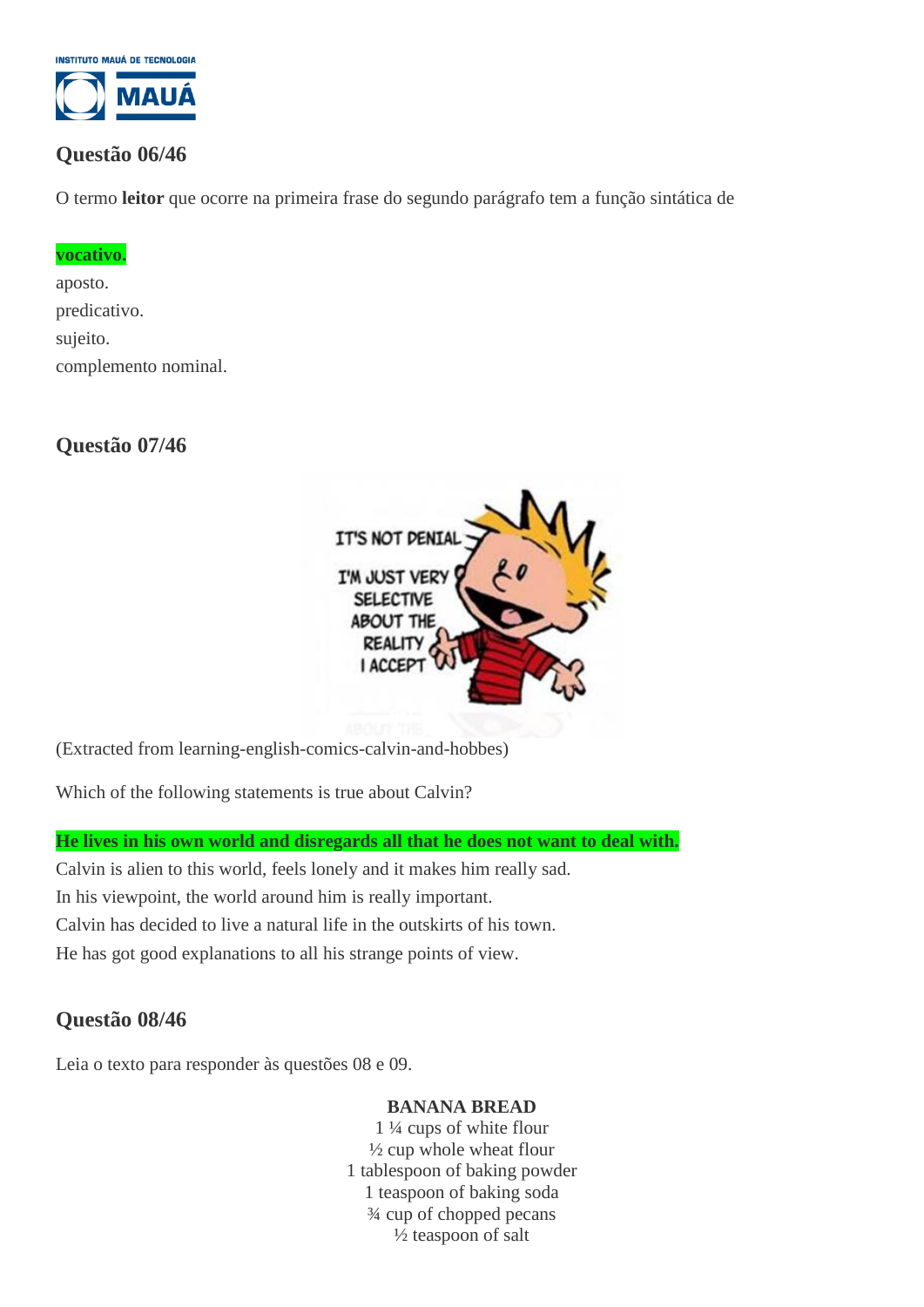

MIX WELL.  $\frac{1}{2}$  cup of sugar ¼ cup of vegetable oil 1 egg MIX WELL. 1 cup of mashed ripe banana 1 teaspoon of vanilla MIX.

Alternately add dry mix and bananas to sugar-oil-egg mix. Blend gently. Bake in sprayed bread pan at 350 °F for 45 minutes. (Mom's Book, 1988. Adapted.)

Which is the text genre of the text above?

#### **A recipe.**

A joke. A fable. A prescription. report.

## **Questão 09/46**

Todos os verbos – MIX, ADD, BLEND, BAKE – são utilizados no mesmo modo verbal*.*

Qual é sua função?

#### **Comandar ou orientar procedimentos.**

Narrar fatos no presente. Descrever características de um objeto. Relatar uma sequência de eventos no passado. Relembrar um caminho percorrido anteriormente.

# **Questão 10/46**

**Is touching appropriate in school? According to a study, touch increases trust in class**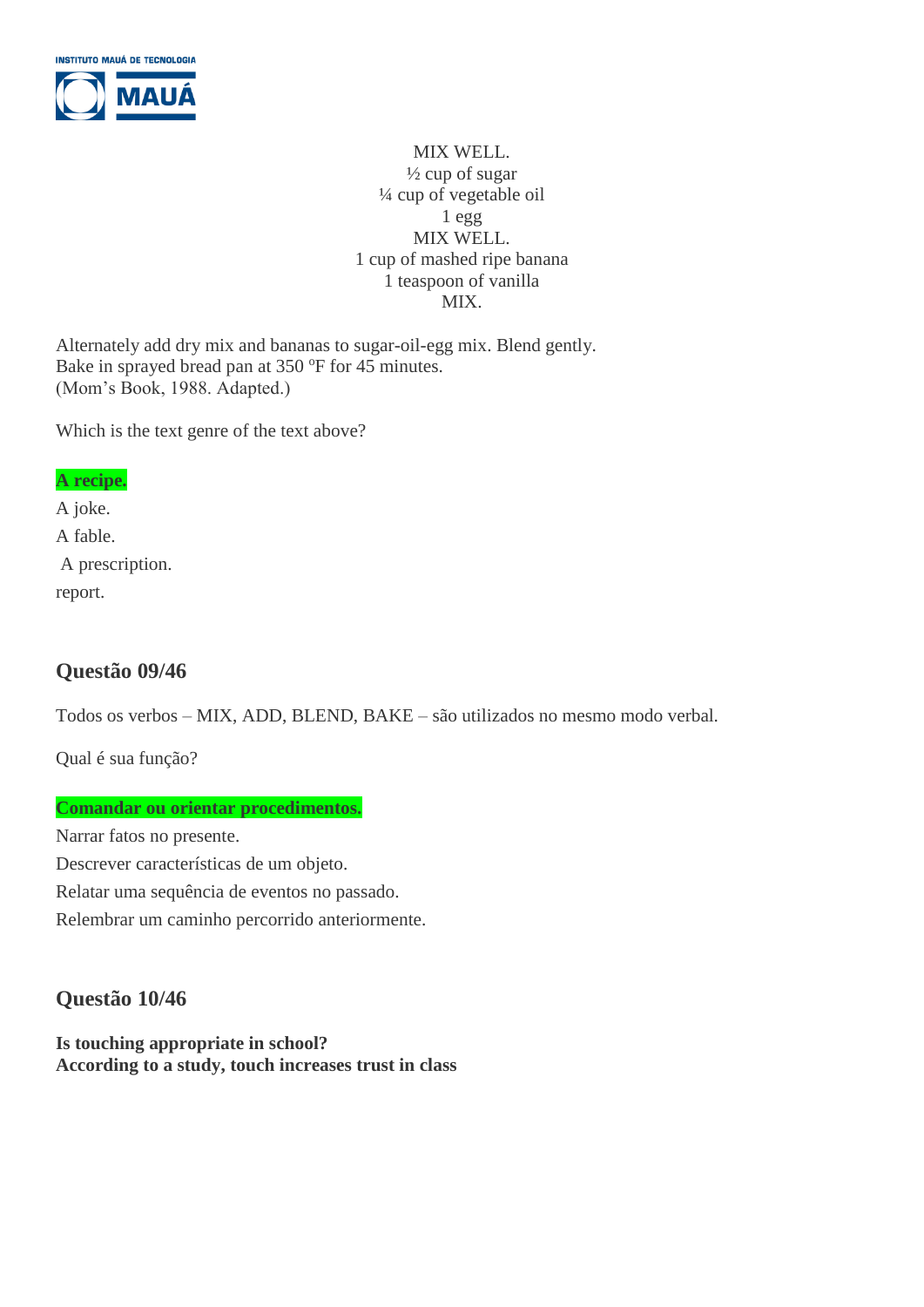



#### **Can a teacher take a pupil by the hand? What does a pupil mean by tapping another on the shoulder? Researchers highlight the positive effects of touch in a school environment.**

Pupils are working on mathematical problems, and the teacher is walking around the class giving advice. One pupil solves a difficult problem, and the teacher pats her on the shoulder: "Well done!" Is this appropriate?

These days, discussion about touching often leads to associations with sexual harassment, the *#metoo campaign*, or tabloid scandals about teachers forcibly removing their pupils from the classroom.

The researchers in the *Koskettava koulu* ("Touching school") project at the Faculty of Educational Sciences want to highlight the positive aspects of touch.

"Previous studies have shown that if a teacher touches the pupil in a way that feels friendly, encouraging, comforting and positive, it will probably result in the pupil being calmer, a more active participant and even attaining better grades," says Liisa Tainio, head of the project and professor of Finnish language and literature education at the University of Helsinki.

"Our research material features memories in which former pupils describe positive memories of teachers who could comfort them at exactly the right time by just putting a hand on their shoulder or giving them a pat on the back."

(Adapted from www.helsinki.fi)

Which statement summarizes the main idea of the extract?

#### **Touching in a school environment is likely to build teacher-student rapport.**

Due to frequent sexual harassment, touching in school should be avoided at all costs. Most students better solve mathematical problems when they get a friendly touch. Pupils tend to recall memories in which heart-to-heart talks build classroom rapport. Some teachers believe friendly touching is the best way to get closer to students.

#### **Questão 11/46**

Leia o texto para responder às questões 11 e 12.

#### **Bastille Day: France honours health workers amid pandemic**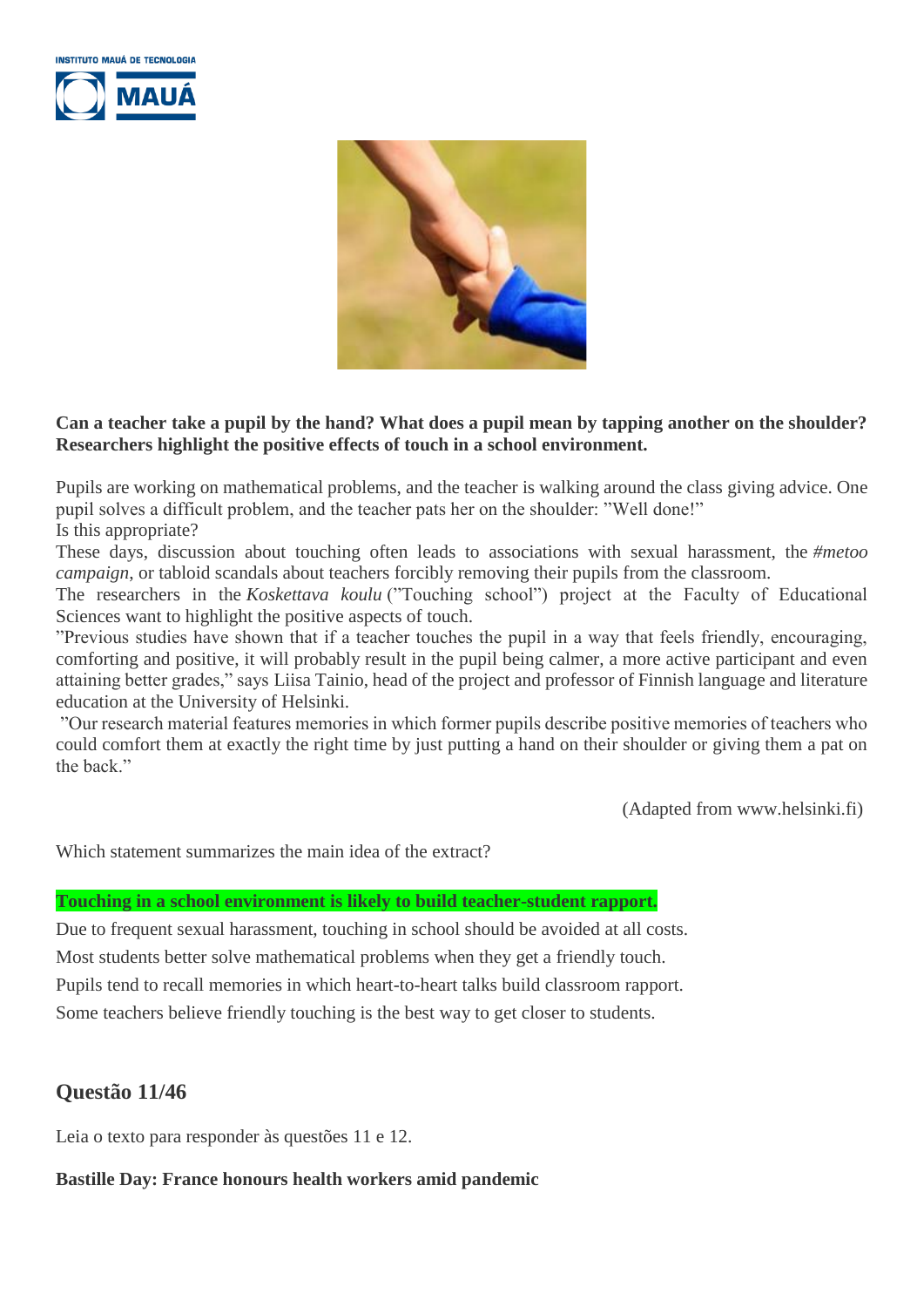



France has honoured its health workers at scaled-down events to mark the national celebration Bastille Day, amid the ongoing coronavirus pandemic.

Authorities cancelled the traditional military parade but instead held a tribute to those tackling the virus. Invited audience members included families of French workers who died of Covid-19. The annual events mark the storming of Bastille prison on 14 July 1789, seen as the start of the French Revolution.

It is the first time officials have called off the annual military parade through the capital Paris since the end of World War Two in 1945. President Emmanuel Macron gave a rare televised interview after ceremonies in the morning, in which he answered questions about the coronavirus pandemic and the state of the economy. (Adapted from www.bbc.com)

According to the passage, how was The Bastille Day celebrated in France?

#### **The authorities showed the event in recognition of health workers.**

A military parade was part of the national celebration.

A televised interview highlighted the historical background of the Bastille Day.

The traditional military parade was reduced by 50%.

A brief overview of post-pandemic planning marked President Macron's speech.

# **Questão 12/46**

What is the meaning of the underlined expression in the following sentence?

*France has honoured its health workers at scaled-down events to mark the national celebration Bastille Day.*

**Small in number.**

Remarkable. With increasing popularity. Politically planned. With falling attendances.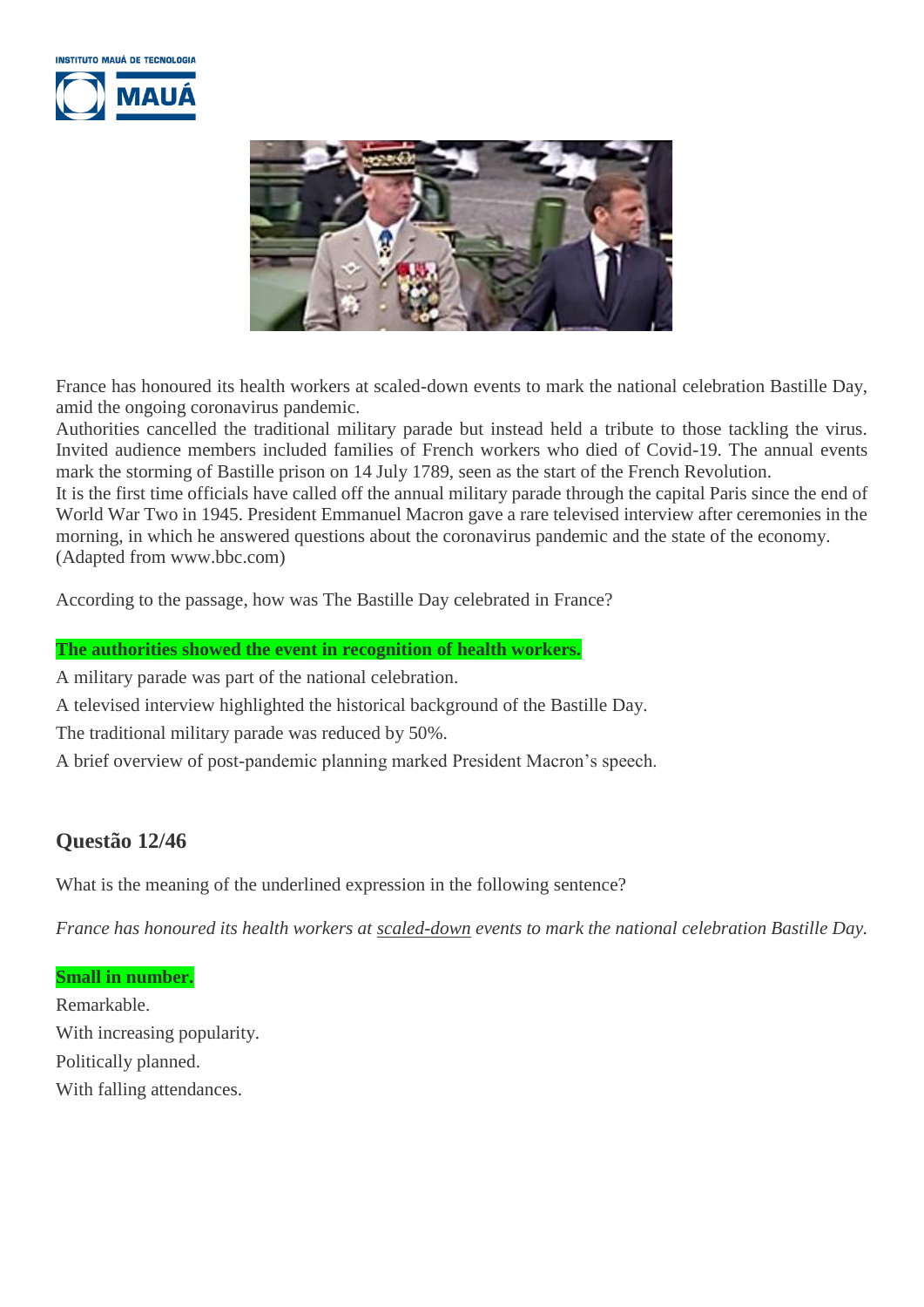

## **Questão 13/46**

*O coronavírus é um fenômeno mundial e atua como agente que contamina o conjunto do sistema e se transmite com muita eficiência e com uma taxa e crescimento exponencial. O que inicialmente foi uma epidemia localizada na região de Wuhan, China, progressivamente se expandiu e se converteu em uma pandemia de difícil controle para os sistemas nacionais de saúde pública*. (Disponível no site Folha de São Paulo - Mundo - 01/04/2020).

Essa expansão é justificada pelo processo de globalização que no caso se caracteriza

**pela trajetória do vírus, que se deu a partir da China, e sua forte relação comercial com a Europa, chegando a países como Itália, Espanha, Alemanha e França, e deles espalhou-se para todo o planeta.**

pela disputa de hegemonia econômica demonstrada entre o governo chinês, combinando autoridade e mercado por um lado, controlando rapidamente a epidemia e o estado de bem-estar social europeu por outro lado, com dificuldade de implementar medidas drásticas de controle.

pela dificuldade de acesso universal à saúde pública que justifica o temor coletivo do colapso dos sistemas de saúde pública, historicamente frágeis e afetados por ciclos fiscais restritivos.

pelo alto processo de industrialização dos países afetados, o que os torna inaptos a lidar com um vírus surgido do manejo inadequado de bosques primários e da caça não sustentável de animais silvestres.

pela alta taxa de conglomerados urbanos nos países afetados, dificultando o distanciamento social e ocasionando uma taxa exponencial de contaminação.

## **Questão 14/46**

Imigrantes venezuelanos, não-indígenas, por sexo, segundo escolaridade (Boa Vista, 2017).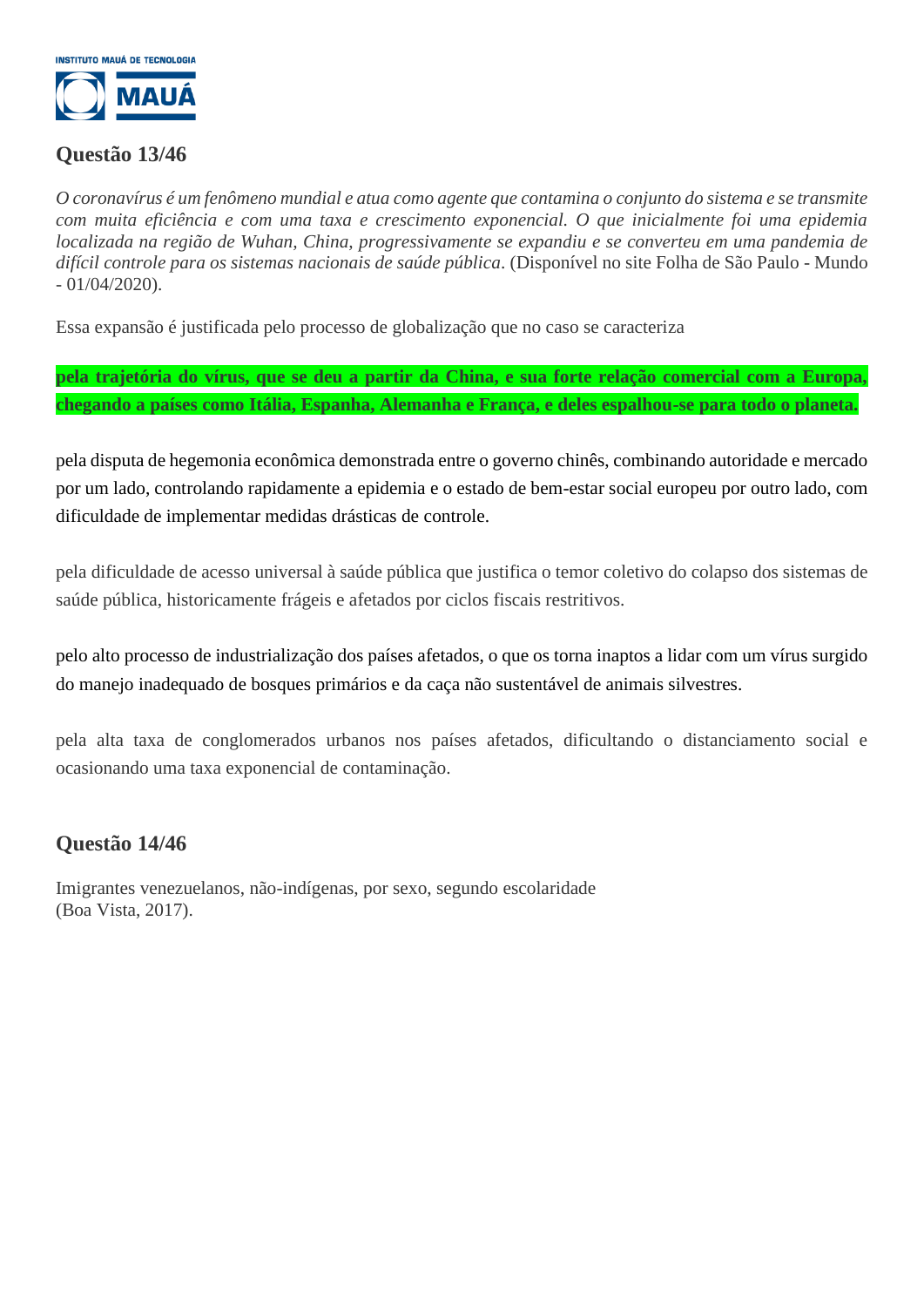

| Escolaridade                              | <b>Total</b> | Sexo      |          |
|-------------------------------------------|--------------|-----------|----------|
|                                           |              | Masculino | Feminino |
| <b>TOTAL</b>                              | 100,0        | 62.9      | 37,1     |
| Analfabeto                                | 0.9          | 0,3       | 0,6      |
| Ensino Fundamental completo               | 4,8          | 3,7       | 1,1      |
| Ensino Fundamental incompleto             | 2,3          | 1,8       | 0,5      |
| Ensino Médio completo                     | 30,5         | 19,4      | 11,1     |
| Ensino Médio incompleto                   | 14,0         | 9,4       | 4,6      |
| Ensino Superior completo                  | 28,4         | 16,8      | 11,6     |
| Ensino Superior incompleto                | 15,6         | 9,6       | 6,0      |
| Pós-Graduado<br>(Esp./Mestrado/Doutorado) | 3,5          | 1,8       | 1,7      |

Fonte: Simões et al. 2017

SIMÕES, Gustavo da Frota (org.). **Perfil sociodemográfico e laboral da migração venezuelana no Brasil**. Curitiba: CRV, 2017.

De acordo com a tabela, é correto afirmar que

#### **o perfil do imigrante venezuelano tem como principal caraterística o nível educacional elevado.**

devido ao grau de instrução, cerca de 73,0% dos imigrantes venezuelanos mantinham ocupação laboral no país de origem, tendo emigrado devido à crise política e econômica.

o percentual de grau de escolaridade feminino é proporcionalmente superior ao grau de escolaridade masculino.

há mais mulheres venezuelanas analfabetas que homens venezuelanos analfabetos imigrando para o Brasil.

a quantidade de pós-graduados venezuelanos que imigraram para o Brasil é praticamente a mesma entre os dois sexos.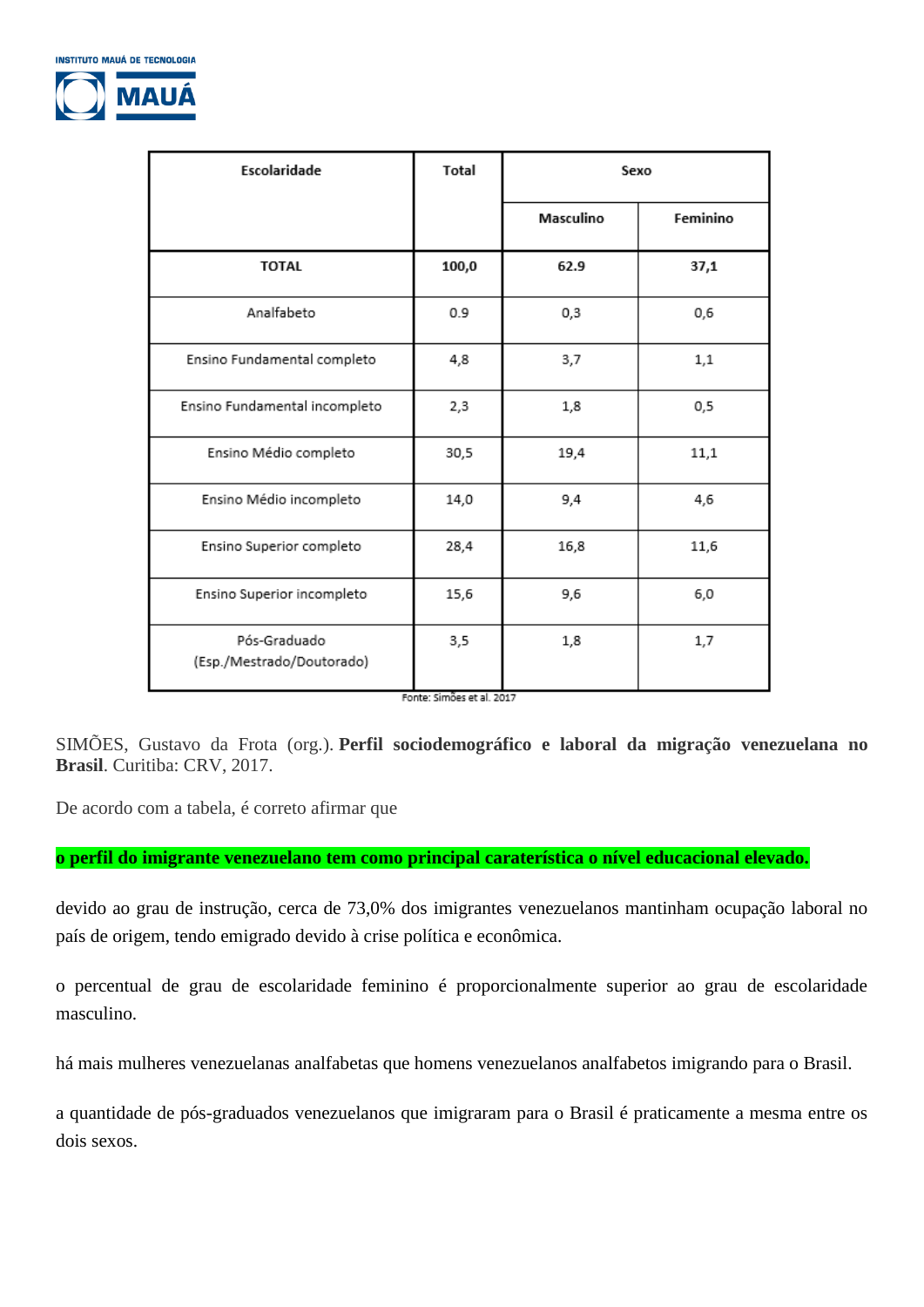

# **Questão 15/46**

Observe as imagens.



Claude Monet pintou, no período de 1892 a 1894, uma série de trinta quadros da fachada da Catedral de Rouen (França), em diferentes condições climáticas, dependendo da estação do ano, sempre no mesmo horário e observando as mesmas condições. Esse cuidado reflete uma preocupação explícita do pintor, como representante do Impressionismo, que era

#### **captar as diferentes nuanças de luz, incidindo sobre a fachada.**

reproduzir a forma imutável da fachada da Catedral. apoiar-se na teoria científica que subjaz o ato de pintar. reproduzir os pormenores da arquitetura gótica. mostrar o contraste figura e fundo.

#### **Questão 16/46**

Assinale a alternativa que completa corretamente o enunciado.

O Continente Americano é formado por duas grandes massas continentais, uma situada ao norte, abrangendo a América do Norte, Central e o Caribe, e outra, localizada ao sul, em que se situa a América do Sul. No lado oeste do continente, tanto ao norte como ao sul, observa-se a presença de grandes cadeias montanhosas, formadas pelo atrito entre placas tectônicas.

### **Na América do Sul, encontra-se a Cordilheira dos Andes, que se formou em função do atrito entre a placa tectônica de Nazca e a placa Sul-Americana.**

Na América do Sul, destacam-se os Montes Apalaches, oriundos do choque entre a placa Nazca e a placa de Juan de Fuca.

Na América do Norte, formaram-se as Montanhas Rochosas, pelo atrito entre a placa de Nazca e a placa Juan de Fuca.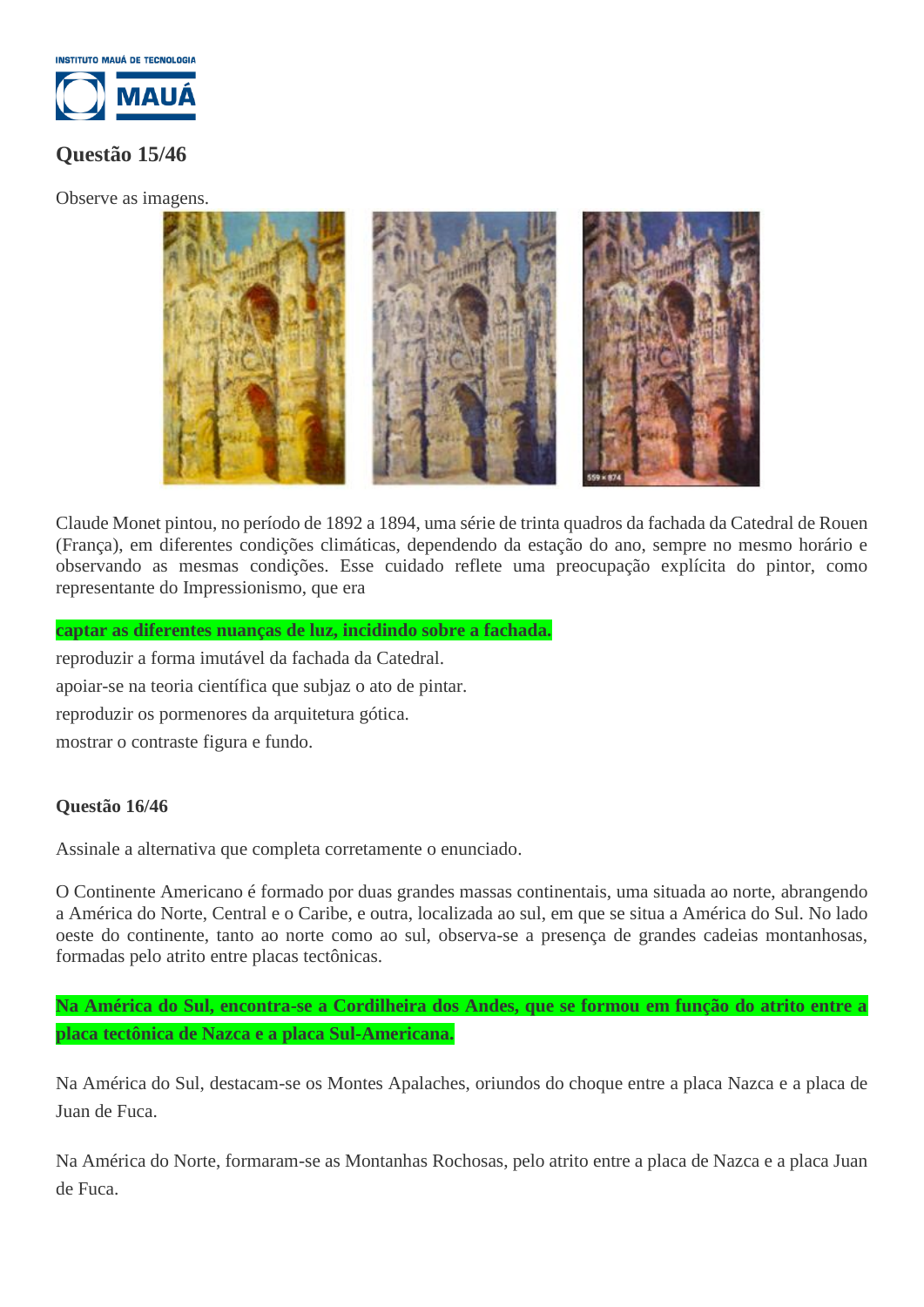

Na América do Norte, encontram-se os Montes Pirineus, que se formaram pelo choque entre a placa Norte-Americana e a placa de Juan de Fuca.

Na América Central, ficam as Dolomitas originárias do atrito entre as placas Norte-Americana e Sul-Americana.

# **Questão 17/46**

A Antiguidade revela que pensar acerca de política não fazia sentido sem organizar as ideias em torno de sistemas estruturantes, sendo a democracia um desses vetores estruturantes. Nesse campo semântico, Platão afirmou:

*Quando um Estado democrático, sedento de liberdade, passa a ser dominado por maus chefes, que fazem com que ele se embriague com esse vinho puro para além de toda a decência, então, se os seus magistrados não se mostram inteiramente dóceis e não lhe concedem um alto grau de liberdade, ele castiga-os, acusando-os de serem criminosos e oligarcas*. (PLATÃO. *A República*. Trad. Maria Helena da Rocha Pereira. Fundação Calouste Gulbenkian. Lisboa, 2008, 559d – ss)

Considerando o exposto, a concepção que corresponde à proposta platônica de governo é

**que a democracia é um estado degenerativo da política, representando risco para a própria liberdade dos cidadãos, por isso, o governo da** *pólis* **cabe aos sábios, o que foi denominado como sofocracia, modelo que seguiria princípios idealistas.**

promover caminhos que, além de sustentar a estrutura democrática, viabilizem as leis (*nomos)* que garantam a liberdade, igualdade e fraternidade dos cidadãos que compõem a *pólis.*

fortalecer o espírito democrático, de modo que a população tenha, além do direito a voto, liberdade para reivindicar os seus direitos e aquilo que pode contribuir para o melhor desenvolvimento da *pólis.*

evidenciar as características dos modelos de governo (tirania, oligarquia e democracia), cabendo ao rei filósofo convencer os cidadãos, com argumentos sólidos e coerentes, da superioridade e benefício da democracia em relação aos outros modelos.

materialista, pois destaca a necessidade de superar as cavernas que moldam e condicionam o sujeito e, ao mesmo tempo, demonstra que cabe ao filósofo converter o cidadão a um espírito crítico e emancipado, para fora da caverna.

# **Questão 18/46**

De acordo com Maria da Glória Gohn (2013, p. 302), pode-se definir cidadania como *um processo onde se encontram redes de relações, conjuntos de práticas (sociais, econômicas, políticas e culturais), tramas de articulações que explicam e ao mesmo tempo sempre estão abertas para que se redefinam as relações dos*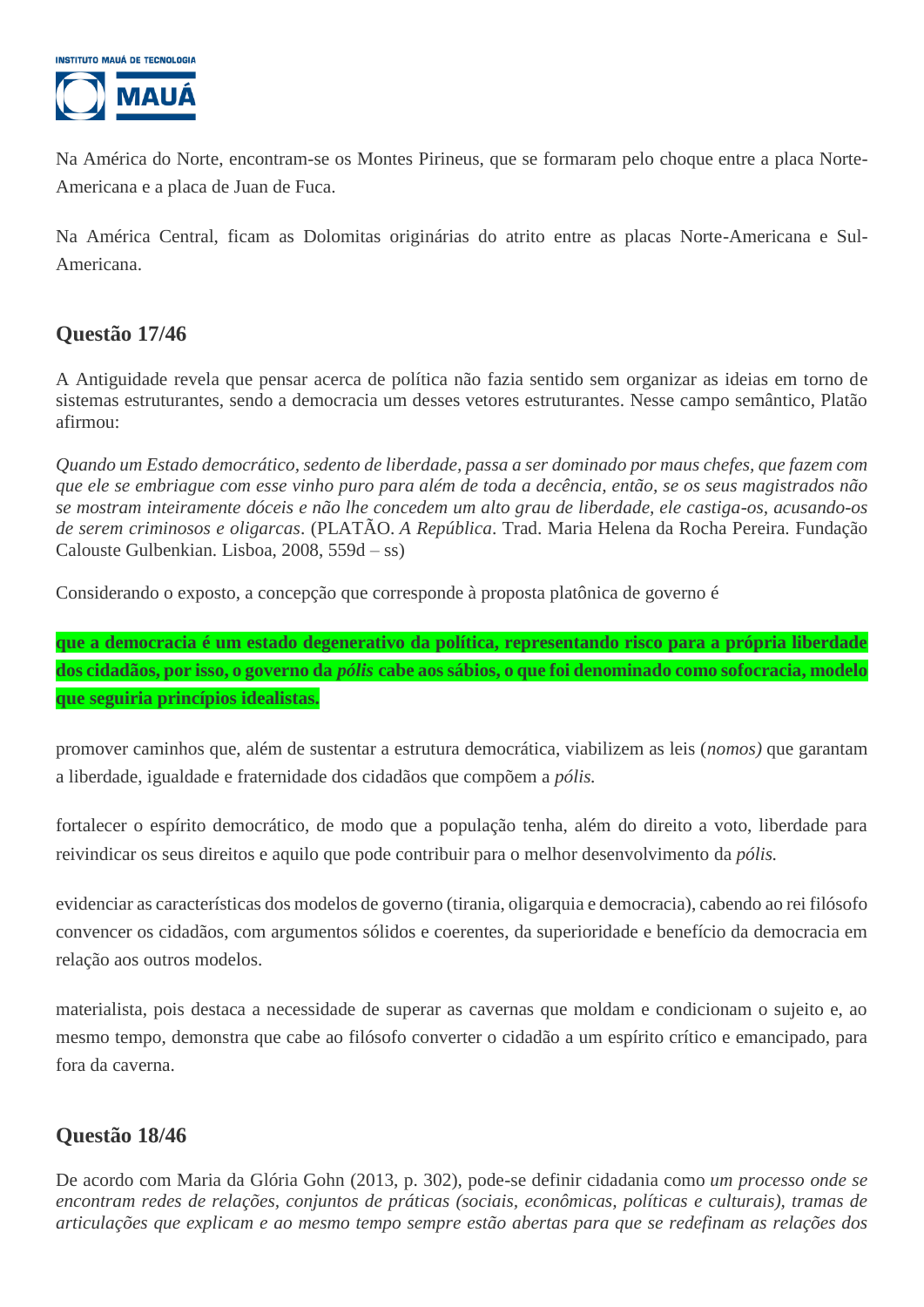

*indivíduos e grupos com o Estado. O Estado é sempre elemento referencial definidor porque é na esfera pública estatal que se asseguram os direitos: da promulgação à garantia do acesso, e as sanções cabíveis pelo descumprimento dos direitos já normatizados e institucionalizados*.

Gohn, Maria da Glória. *Desafios dos movimentos sociais hoje no Brasil*. Brasília, 2013. Disponível em cressrn.org.br. Acesso em: 7 jul. de 2020.

Ao ponderar acerca dessa definição de cidadania, nota-se que o papel dos movimentos sociais é

**manter-se como fonte de inovação, promovendo, quando necessário, mudanças nas estruturas sociais e, ao mesmo tempo, garantindo a representatividade dos mais variados grupos, que compõem a sociedade contemporânea, a fim da conservação da cidadania como paradigma relacional.**

evidenciar a tensão existente entre proletariado e burguesia e buscar caminhos que contemplem a manutenção do sistema estrutural vigente, em que a cidadania deve ser substituída por um espírito democrático.

consolidar narrativas que buscam defender os direitos das minorias, principalmente das mais vulneráveis à marginalização e à violência, pois a função última dos movimentos sociais é responder a essas demandas específicas.

destacar o papel das comunidades de base do catolicismo como arquétipo de agrupamento social, em que o espírito de cidadania é mantido em sua plenitude, além de promover a unificação do Estado com as proposições teocráticas cristãs.

reivindicar ao Estado função de referência, a qual deve ser harmonizada com o intento da maior parte da população, dona do direito legítimo em determinar o *nomos* estruturante, pautador dos princípios balizadores da cidadania.

### **Questão 19/46**

Nicolau Maquiavel, em *O Príncipe,* conceitua em sua teoria política dois termos, *Virtus* e *Fortuna*, significando,

*Virtus,* **coragem de agir, bem como flexibilidade moral que se requer de um Príncipe; e** *Fortuna***, o acaso, a deusa que personifica as circunstâncias, o tempo oportuno.**

*Virtus,* a virtude grega, fundamentada na ideia de coração, sabedoria, prudência e justiça; e *Fortuna,* a ideia da deusa que personifica o acaso, a roda da Fortuna, os desígnios da sorte.

*Virtus*, a ideia de que o Príncipe deve possuir as virtudes cristãs, fé, esperança e amor; e a ideia de *Fortuna* está relacionada com o princípio pecuniário, financeiro e retributivo.

*Virtus*, a coragem que o Príncipe deve ter para agir em momentos que, em geral, as pessoas se silenciam; e o conceito de *Fortuna* está ligado ao poder monetário que o príncipe possui, pois suas vitórias são sintetizadas na dimensão de sua riqueza.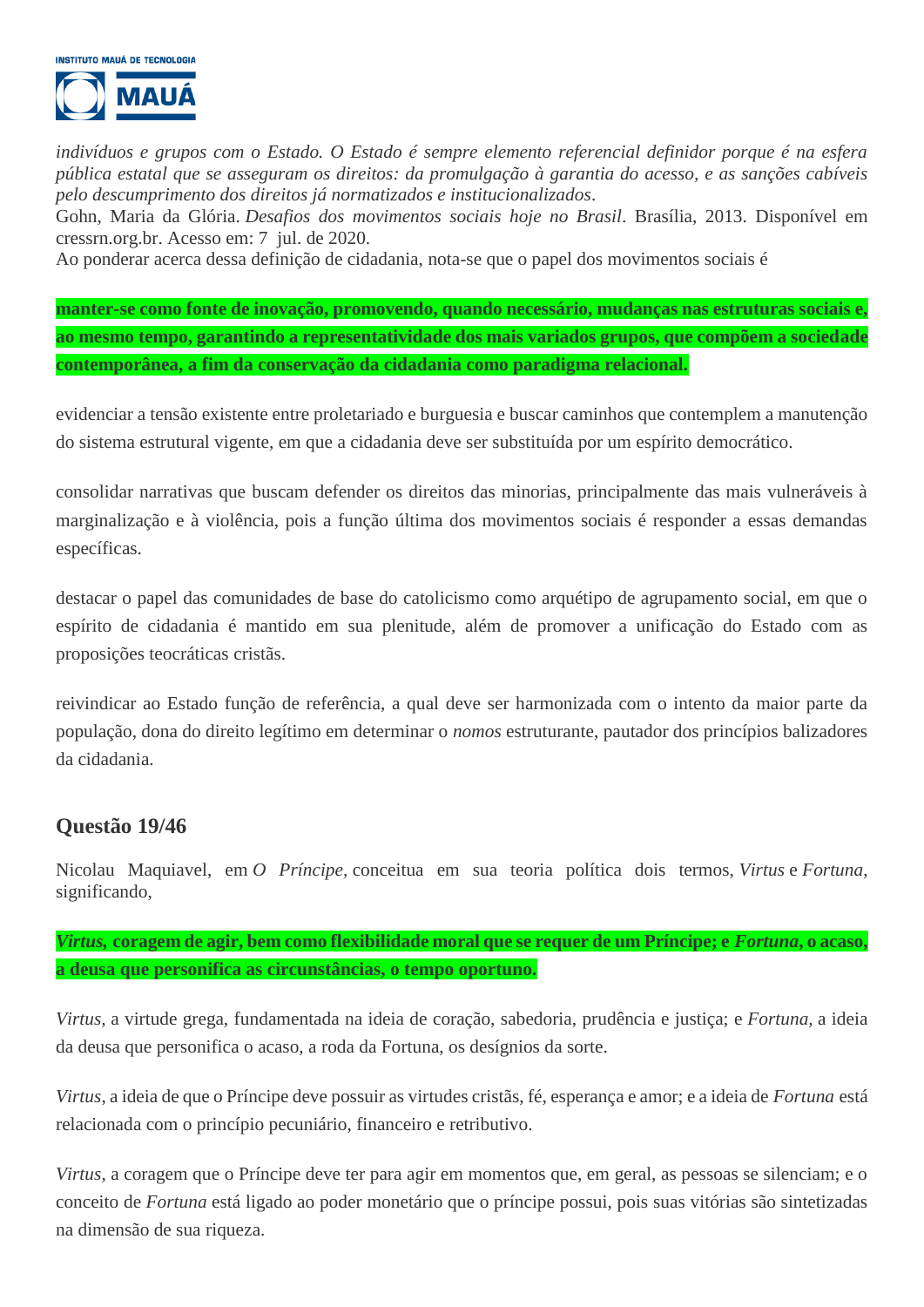

*Virtus*, a noção de moralidade, ou seja, exige um princípio ético que valorize a intersubjetividade e o corpo social; já *Fortuna* é o princípio de que o Príncipe precisa de sabedoria para agir no momento apropriado, fazer o que as pessoas comuns, os cidadãos, têm medo de realizar.

## **Questão 20/46**

A constituição brasileira de 1824 estabeleceu a existência do poder Moderador como um quarto poder, ao lado do Executivo, Legislativo e Judiciário. Esse poder manteve-se em vigor durante todo o Império e caracterizava-se por ser

**neutro, de competência do imperador e responsável pela harmonia e independência entre os poderes.**

instrumento da monarquia parlamentarista, acionado para a destituição do Gabinete ou Conselho de Ministros por quebra de confiança.

garantia da prática liberal, expressa na constituição pelo sistema bicameral (Câmara de Senadores e Câmara de Deputados).

instrumento para assegurar práticas absolutistas devido à concentração de poderes nas mãos do imperador.

neutro, de competência do presidente do Conselho de Ministros, indicado pelo Imperador, não sujeito à disputa político-partidária.

## **Questão 21/46**

O período compreendido entre 1453 e 1789 caracterizou-se por inúmeras mudanças no cenário europeu, algumas das quais ainda influenciam o mundo contemporâneo.

Nesse período de tempo, é verdadeiro afirmar que

I. ocorreu a Reforma Protestante, que iria alterar o mundo cristão ocidental.

II. foram realizadas as grandes navegações que culminaram com a conquista das Américas, da África e de um novo caminho para a Índia, após a queda de Constantinopla.

III. do ponto de vista cultural, houve a retomada da herança greco-romana que havia sido censurada pela Igreja.

IV. do ponto de vista filosófico, o teocentrismo tornou-se a matriz e inspiração primária para os pensadores do Renascimento e da Modernidade.

Assinale a alternativa que apresenta afirmações verdadeiras.

#### **I, II, III.**

I, II, IV.

II, III, IV.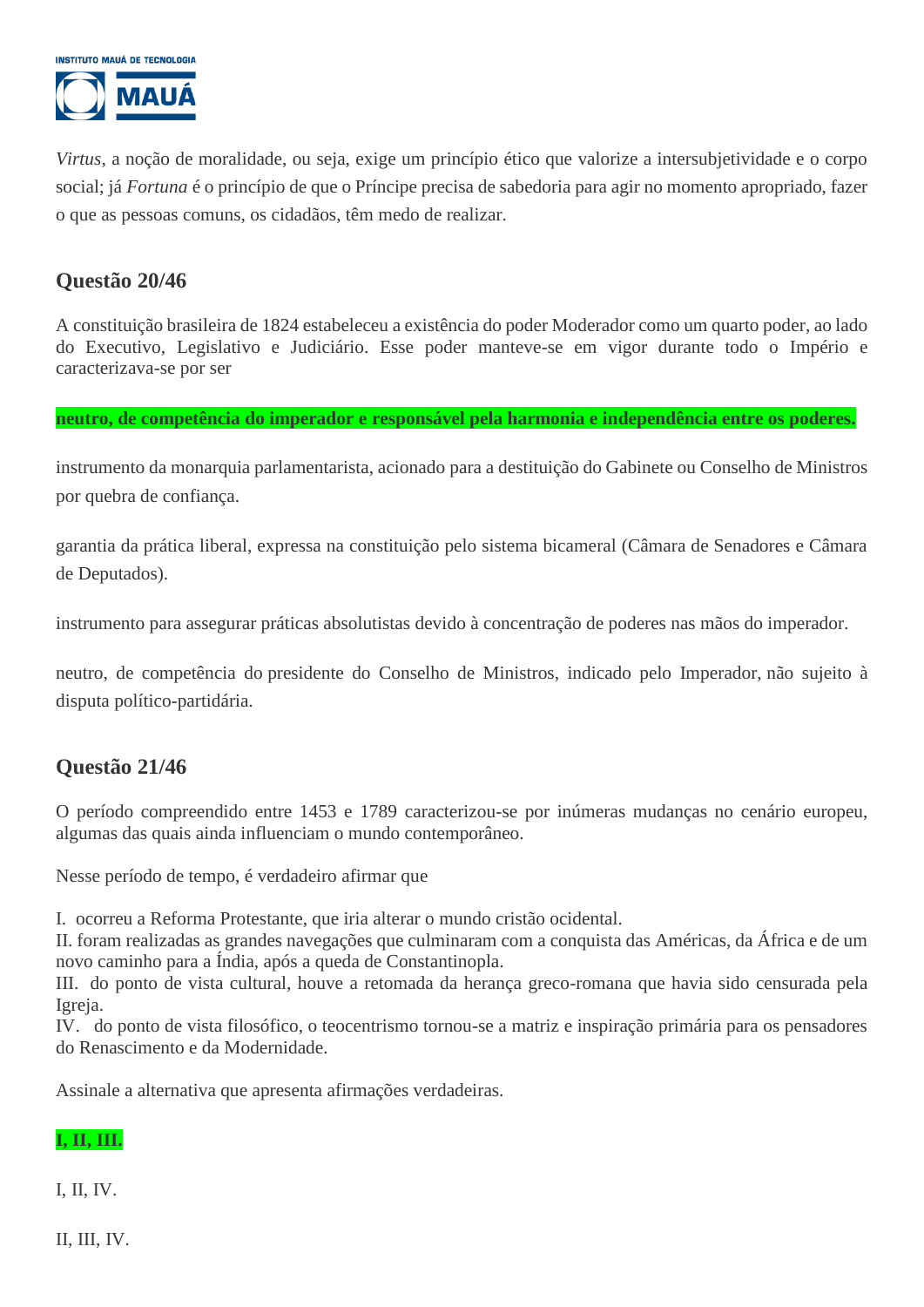

I, III, IV.

I, II, III, IV.

# **Questão 22/46**

Uma das características do indivíduo da atualidade é a tensão entre os conceitos de autonomia e heteronomia. Como afirmou Immanuel Kant, ainda no século XVIII,

*Que porém um público se esclareça [AUFKLÄRUNG] a si mesmo é perfeitamente possível; mais que isso, se lhe for dada a liberdade, é quase inevitável. Pois encontrar-se-ão sempre alguns indivíduos capazes de pensamento próprio, até entre os tutores estabelecidos da grande massa, que, depois de terem sacudido de si mesmos o jugo da menoridade, espalharão em redor de si o espírito de uma avaliação racional do próprio valor e da vocação de cada homem em pensar por si mesmo. O interessante nesse caso é que o público, que anteriormente foi conduzido por eles a este jugo, obriga-os daí em diante a permanecer sob ele, quando é levado a se rebelar por alguns de seus tutores que, eles mesmos, são incapazes de qualquer esclarecimento. Vê-se assim como é prejudicial plantar preconceitos, porque terminam por se vingar daqueles que foram seus autores ou predecessores destes. Por isso, um público só muito lentamente pode chegar ao esclarecimento. Uma revolução poderá talvez realizar a queda do despotismo pessoal ou da opressão ávida de lucros ou de domínios, porém nunca produzirá a verdadeira reforma do modo de pensar. Apenas novos preconceitos, assim como os velhos, servirão como cintas para conduzir a grande massa destituída de pensamento*

KANT, Immanuel. *O que é esclarecimento?* (1783). Disponível em: abdet.com.br. Acesso em: 7 de jul. de 2020.

**a autonomia está vinculada à ideia de emancipação e esclarecimento, opondo-se à heteronomia que tem como característica a dependência de leis externas que estabelecem o modo de agir do indivíduo.**

a heteronomia carrega em seus princípios a valorização da dimensão do relacionamento social, as leis externas que estabelecem o bom andamento e harmonização da sociedade.

o esclarecimento proposto pela heteronomia é responsável em extirpar todos novos preconceitos, assim como os velhos hábitos que só impedem o sujeito de transformação e modificação de si.

a autonomia é uma forma de gerar um espírito individualista e egocêntrico no sujeito, pois alimenta a ideia de que o indivíduo é responsável por si e não deve se submeter a forças externas que buscam amordaçá-lo e domesticá-lo.

tanto a autonomia como a heteronomia são dois lados da mesma moeda, pois ao mesmo tempo que o sujeito precisa de senso crítico também precisa se alinhar aos princípios sociais, ao *nomos* instituído a fim de não se transformar em um problema social.

# **Questão 23/46**

No plano cartesiano, representado na figura (sem escala), a área da região sombreada vale **9 u.a. (unidades de área**). O ponto  $(x_1, y_1)$  é a intersecção das retas  $r \in s$ , e o ponto  $(x_1, 0)$  pertence à reta s.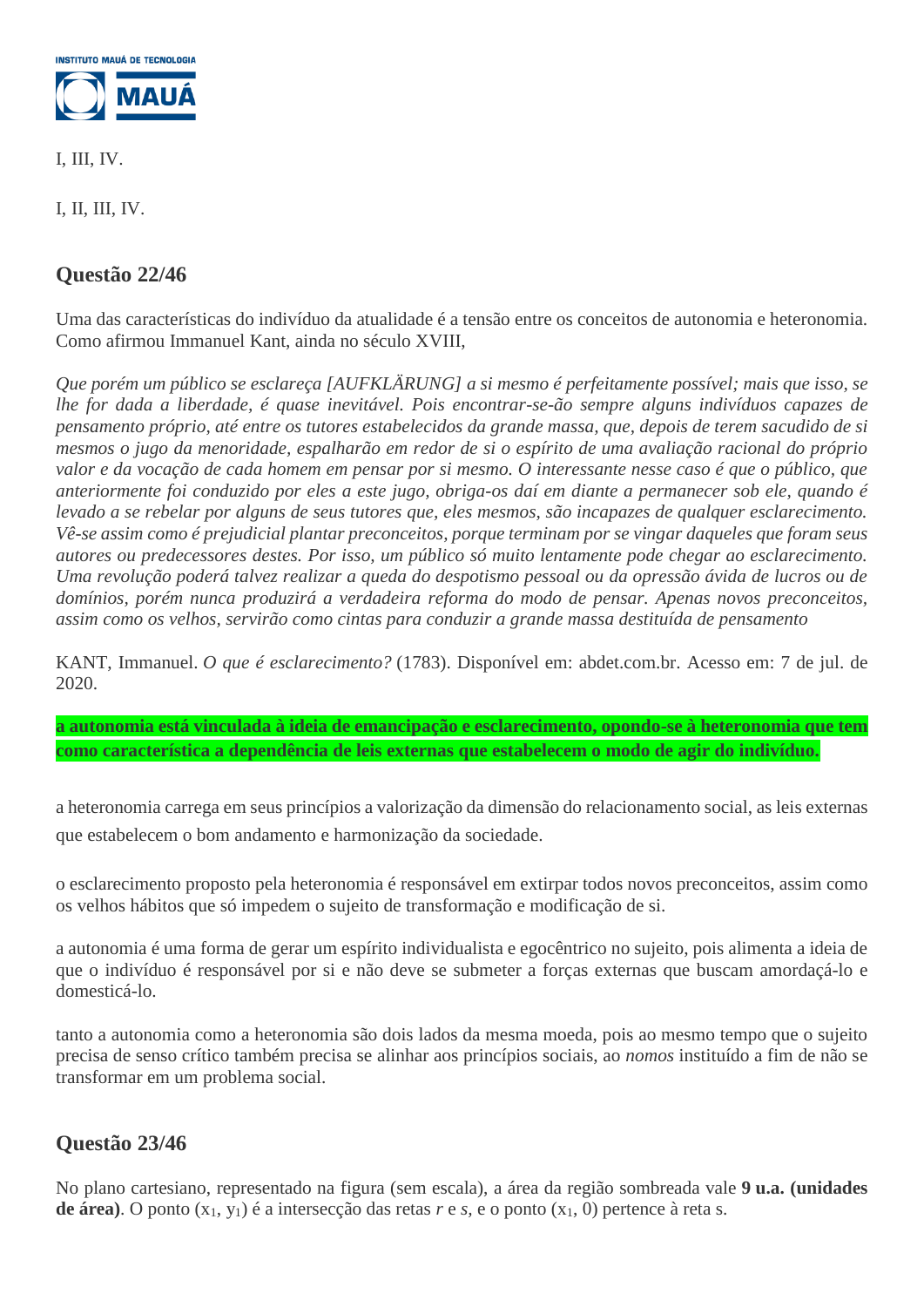



A equação da reta *s* é

$$
x-3=0
$$

 $x+3=0$ 

$$
x=4
$$

 $2x - 3y = -6$ 

### **Questão 24/46**

Na figura, o ponto O é o centro do círculo de maior raio. O valor da área hachurada em u.a. (unidades de área) é



| 819π       |
|------------|
| $81\pi$    |
| $1681\pi$  |
| 1800 $\pi$ |
| 18π        |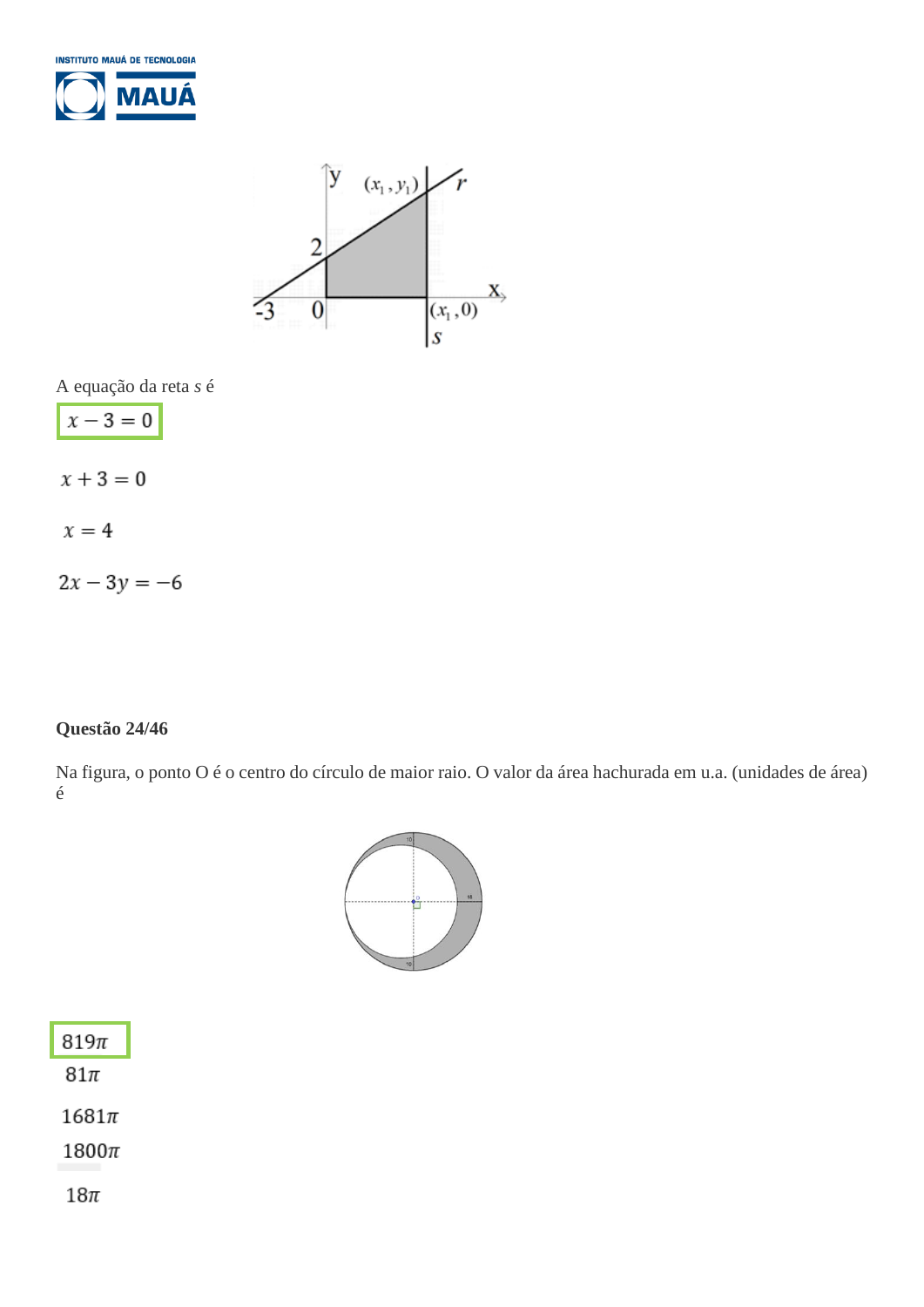

# **Questão 25/46**

Uma empresa deseja produzir peças de diferentes formatos, com o mesmo volume e mesma área lateral, com o objetivo de padronizar a massa e os custos com material de revestimento e fundição. Para tanto, impôs que essa condição fosse satisfeita, utilizando dois sólidos distintos: (I) um cilindro circular reto de raio da base *r* e altura *h*; (II) um semicilindro circular reto de **raio da base** *R* e altura *H*.



Para atender à necessidade da empresa, a relação  $\overline{R}$  deve ser, necessariamente, igual a



| π<br>$\pi + 2$     |
|--------------------|
| 2π<br>$\pi + 2$    |
| π<br>$\pi+1$       |
| 2π<br>I<br>$\pi+1$ |
| 1<br>2             |

# **Questão 26/46**

Na figura, todas as retas se encontram no mesmo plano, e os segmentos **AB** e **CD** são paralelos. O valor da **soma** dos ângulos **a** e **b** é

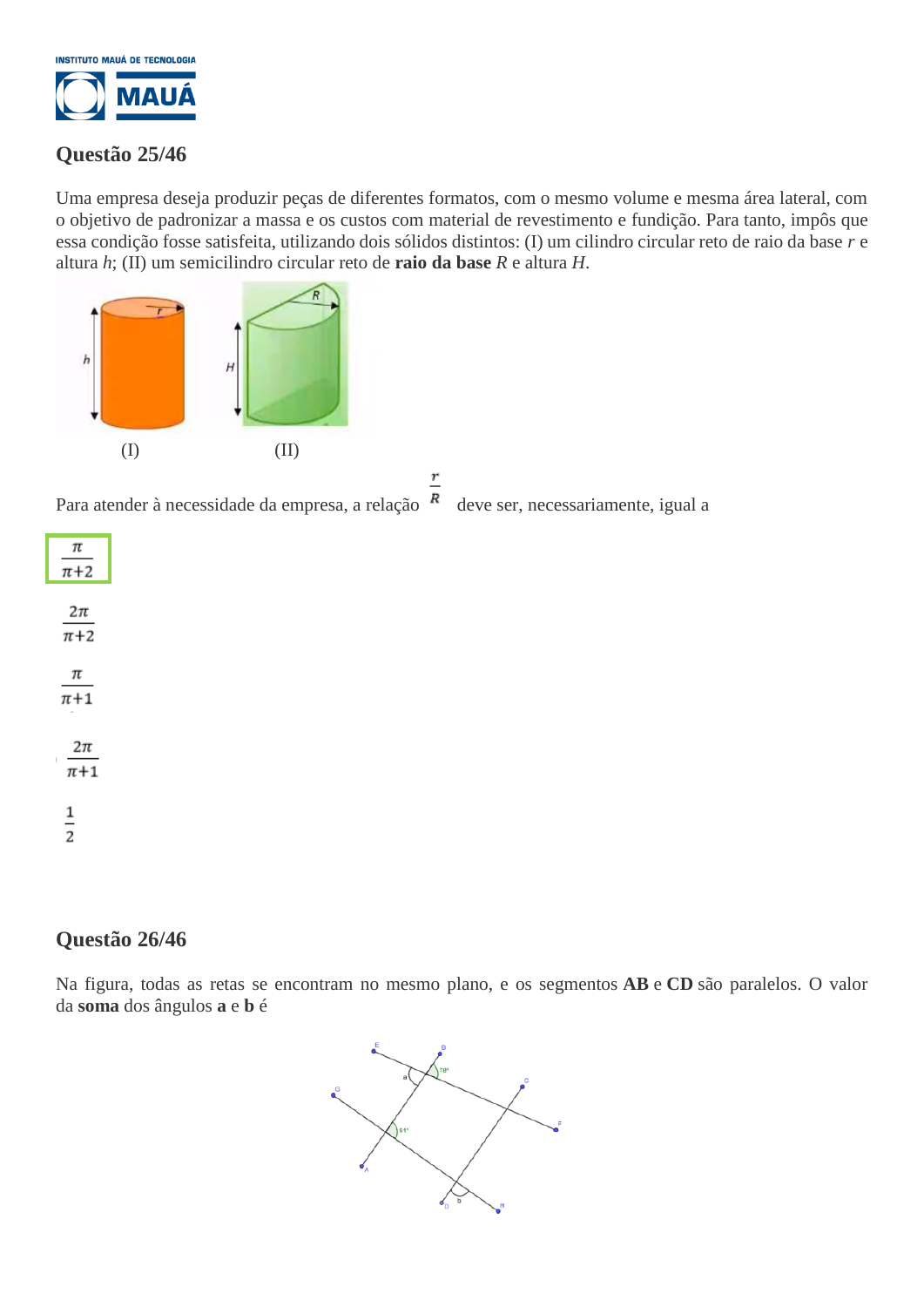| <b>INSTITUTO MAUÁ DE TECNOLOGIA</b> |      |
|-------------------------------------|------|
|                                     | MAUÁ |
| $167^\circ$                         |      |
| $169^\circ$                         |      |
| $156^\circ$                         |      |

180°

182°

## **Questão 27/46**

Sejam as funções reais  $f(x) = x - k e h(x) = x^2 - c$ . Sabendo que os seus gráficos possuem apenas um ponto em comum, o valor de *c*, em função de *k,* é

| $c = \frac{4k-1}{4}$  |  |
|-----------------------|--|
| $c = \frac{4k+1}{4}$  |  |
| $c = \frac{-4k+1}{4}$ |  |
| $c = \frac{-4k-1}{4}$ |  |
| $c = -4k + 1$         |  |

## **Questão 28/46**

Suponha que determinado vírus seja transmitido de uma pessoa para outras quatro, por dia. A partir de uma pessoa contaminada, a quantidade mínima de dias necessária para que a contaminação ultrapasse um milhão de indivíduos é

Se precisar, use  $log 2 = 0,301$ .

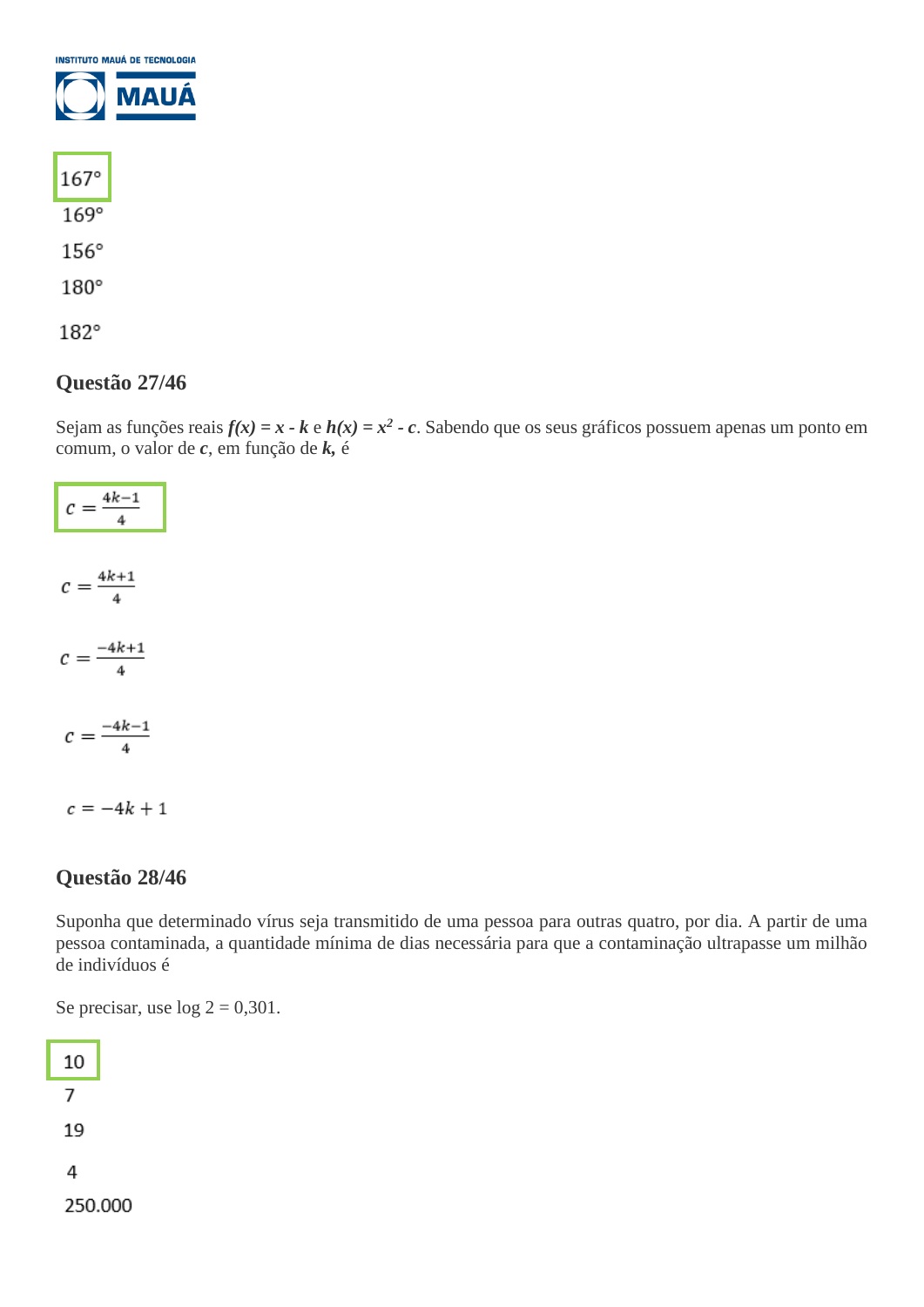

## **Questão 29/46**

Dadas as matrizes  $A = \begin{bmatrix} -2 & x \\ 3 & 1 \end{bmatrix}$   $B = \begin{bmatrix} 1 & -1 \\ 0 & 1 \end{bmatrix}$ , é correto afirmar que o valor de x para que o produto *A . B* resulte numa matriz simétrica é



# **Questão 30/46**

Um cone circular reto de 21 cm de altura e  $567$  cm<sup>3</sup> de volume será seccionado por um plano  $\alpha$ , paralelo à base e a uma distância *d* do vértice V, conforme a figura



Para que o cone destacado tenha volume igual a 21  $\sim cm^3$ , o valor de *d*, em cm, deve ser



 $\overline{7}$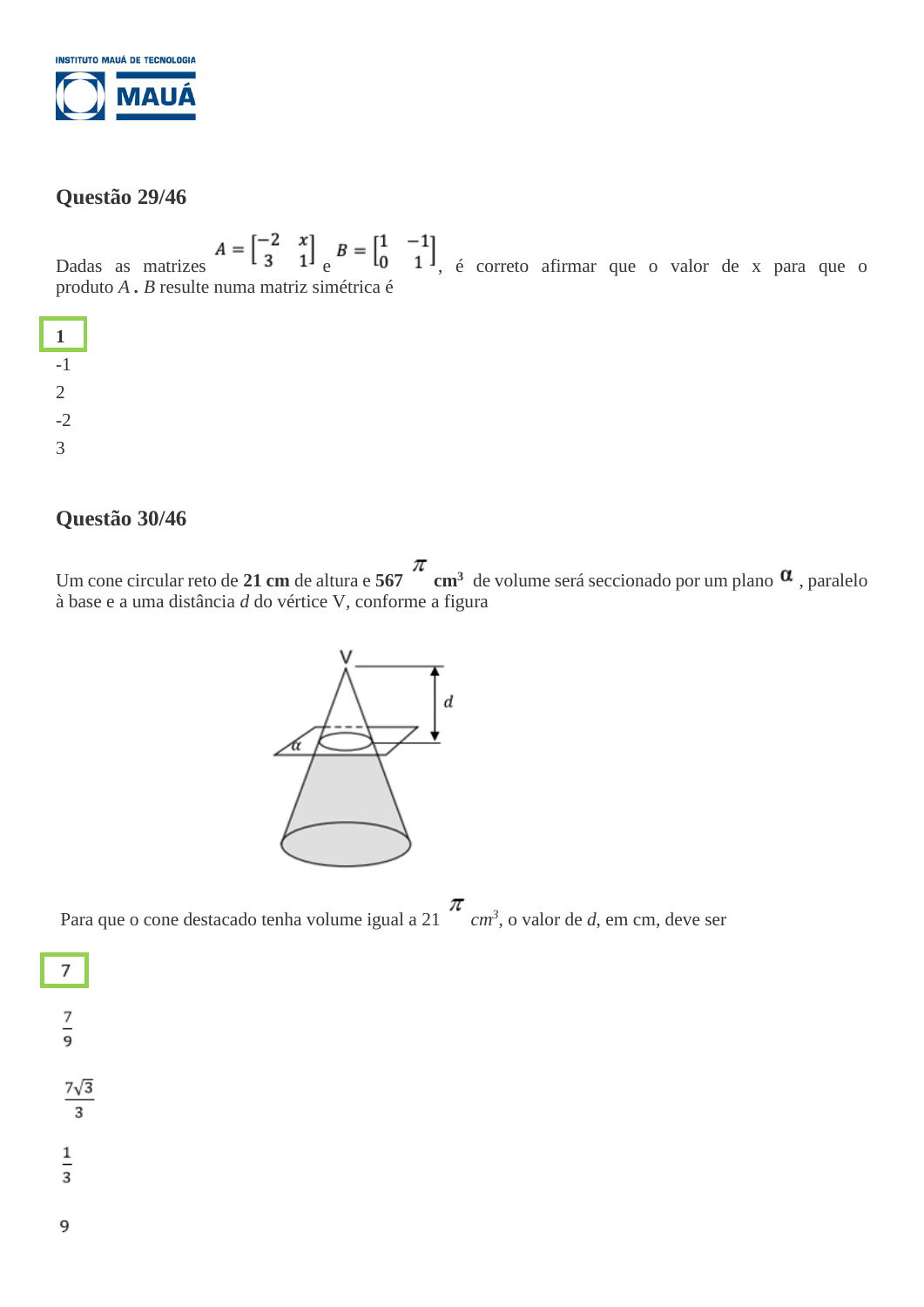

# **Questão 31/46**

Um caixeiro viajante parte de uma cidade A com destino a uma cidade B. No trajeto, ele precisa passar uma única vez por outras 4 cidades antes do seu destino final. O número de maneiras possíveis de o caixeiro viajante partir da cidade A e chegar à cidade B é

| 24           |  |  |  |
|--------------|--|--|--|
| 15           |  |  |  |
| 12           |  |  |  |
| $\mathbf{1}$ |  |  |  |
| 32           |  |  |  |

# **Questão 32/46**

Uma disciplina oferecida no Instituto Mauá de Tecnologia utiliza notas de trabalho (T) e avaliações presenciais (AP), para mensurar o desempenho dos estudantes durante o ano letivo. De acordo com a complexidade da tarefa, um peso é atribuído à nota. A tabela apresenta as notas finais de um estudante.

| <b>TIPO DE ATIVIDADE</b> | NOTA | <b>PESO</b> |
|--------------------------|------|-------------|
| T 1                      | 8,0  |             |
| T <sub>2</sub>           | 5,0  |             |
| AP 1                     | 9,0  |             |
| AP <sub>2</sub>          | 4,0  |             |

Sabendo que as notas finais de trabalho e de avaliação presencial têm pesos 2 e 3 na média final, respectivamente, e que é necessário atingir 6,0 pontos para ser aprovado, é correto afirmar que o estudante foi

**aprovado com média final igual a 6,4 pontos.**

aprovado com média final igual a 8,5 pontos. aprovado com média final igual a 7,8 pontos. aprovado com média final igual a 6,5 pontos. reprovado, pois não obteve pontuação suficiente.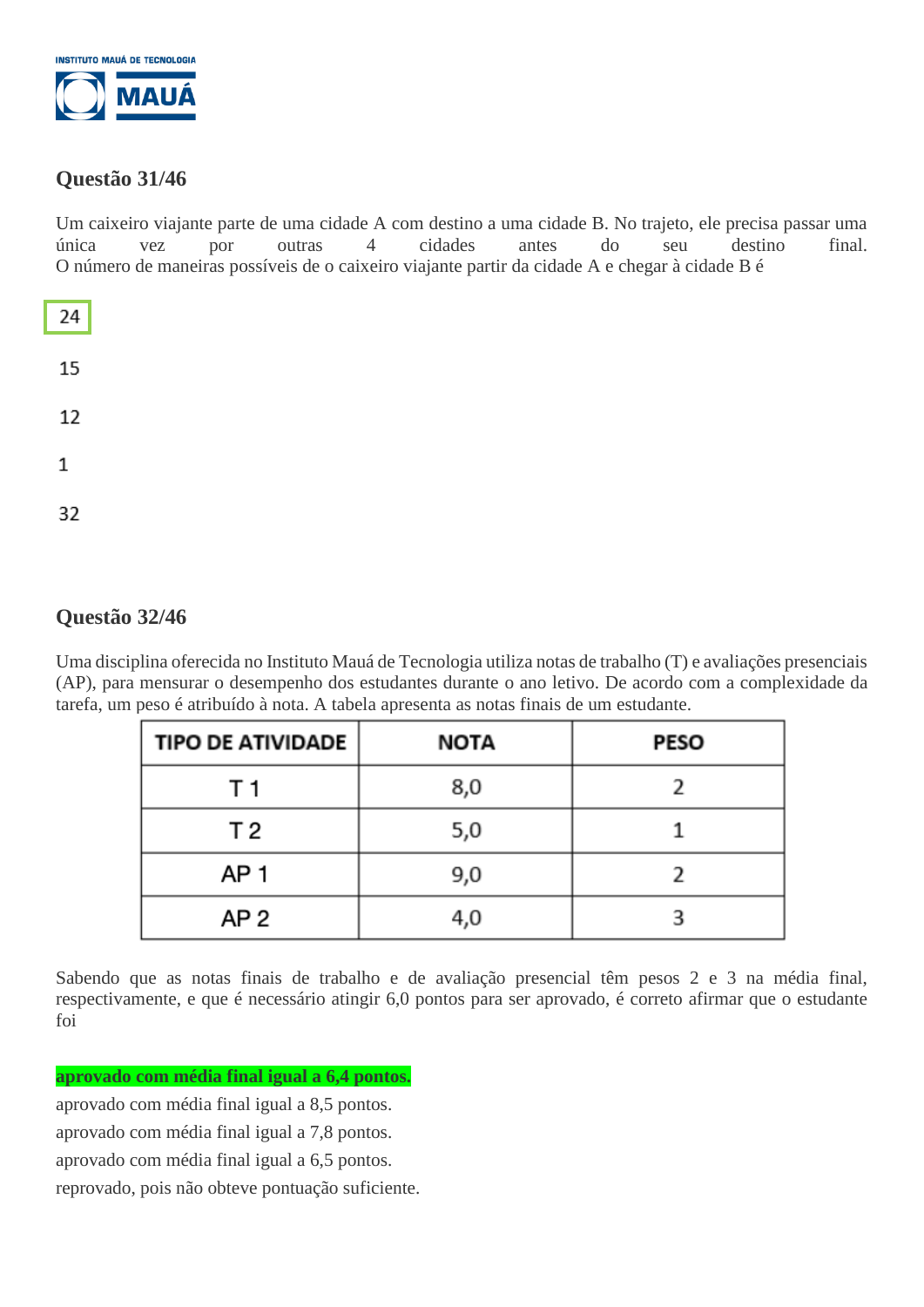

# **Questão 33/46**

Analise as seguintes afirmações:



# **Questão 34/46**

Admitindo que *b* seja um número real positivo tal que 
$$
b^2 + \frac{1}{b^2} = 7
$$
, o valor de 
$$
b^5 + \frac{1}{b^5}
$$

123

 $49\sqrt{7}$ 

 $343\sqrt{7}$ 

 $49\sqrt{7} - 343$ 

 $123\sqrt{7}-49$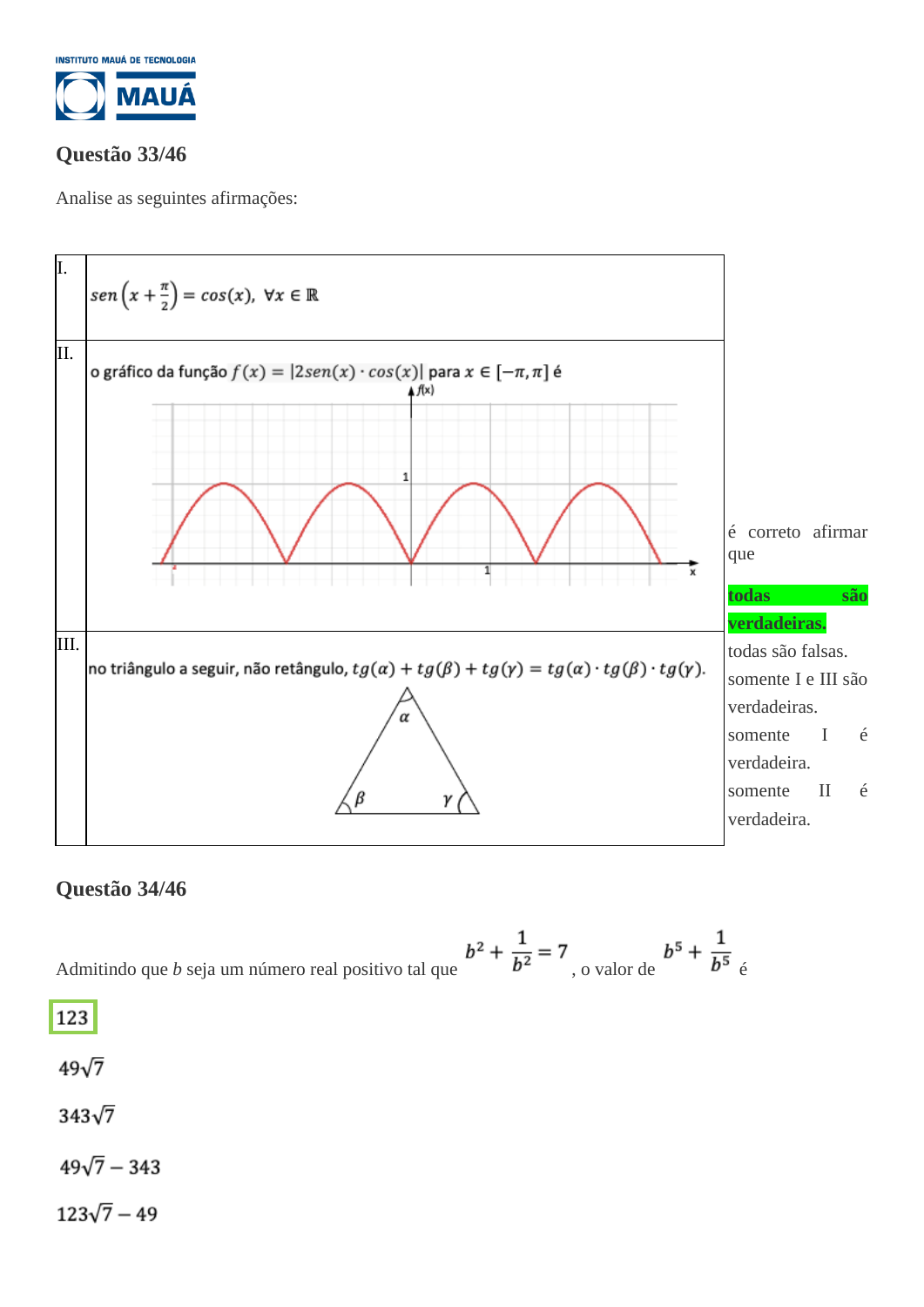

# **Questão 35/46**

O *site* do Ministério do Meio Ambiente explica que, atualmente, as principais causas de extinção de espécies são a degradação e a fragmentação de ambientes naturais, resultantes das seguintes atividades:

- desmatamento de grandes áreas para implantação de pastagens ou agricultura convencional;
- extrativismo desordenado;
- expansão urbana e ampliação da malha viária;
- poluição;
- incêndios florestais:
- construção de reservatórios para hidrelétricas e
- mineração.

Essas atividades reduzem o total de habitats disponíveis às espécies e aumentam o grau de isolamento entre suas populações, diminuindo o fluxo gênico entre elas, o que pode acarretar perda de biodiversidade e, eventualmente, a extinção de espécies.

A introdução de espécies exóticas, ou seja, aquelas que são levadas para além dos limites de sua área de ocorrência original, também pode causar a extinção de espécies, já que as espécies exóticas, por suas vantagens competitivas e favorecidas pela ausência de predadores, dominam os nichos ocupados pelas espécies nativas.

Assinale a alternativa que apresenta a definição correta de habitat e nicho ecológico.

*Habitat* **é o local ocupado pela espécie com todas as suas características abióticas, e nicho ecológico é a função da espécie dentro do conjunto do ecossistema.**

*Habitat* pode ser entendido como o endereço de uma espécie ou indivíduo, e nicho ecológico é o local ocupado pela espécie ou indivíduo no ecossistema.

*Habitat* e nicho ecológico são equivalentes ecológicos, ou seja, significam o local ocupado pela espécie dentro do conjunto do ecossistema.

*Habitat* é a função da espécie dentro do conjunto do ecossistema, e nicho ecológico é o local ocupado pela espécie com todas as suas características abióticas.

*Habitat* e nicho ecológico são equivalentes ecológicos, ou seja, significam a "profissão" da espécie dentro do conjunto do ecossistema.

## **Questão 36/46**

Leia a orientação publicada no *site* www.protocolodemontreal.org.br:

*A limpeza do congelador da geladeira ou do freezer não deve ser feita com objetos pontiagudos ou cortantes. Isso evita a perfuração da tubulação que contém o CFC, e consequentemente, a liberação do gás poluente na atmosfera. Técnicos que fazem a manutenção desses equipamentos precisam ser cadastrados pelo IBAMA.*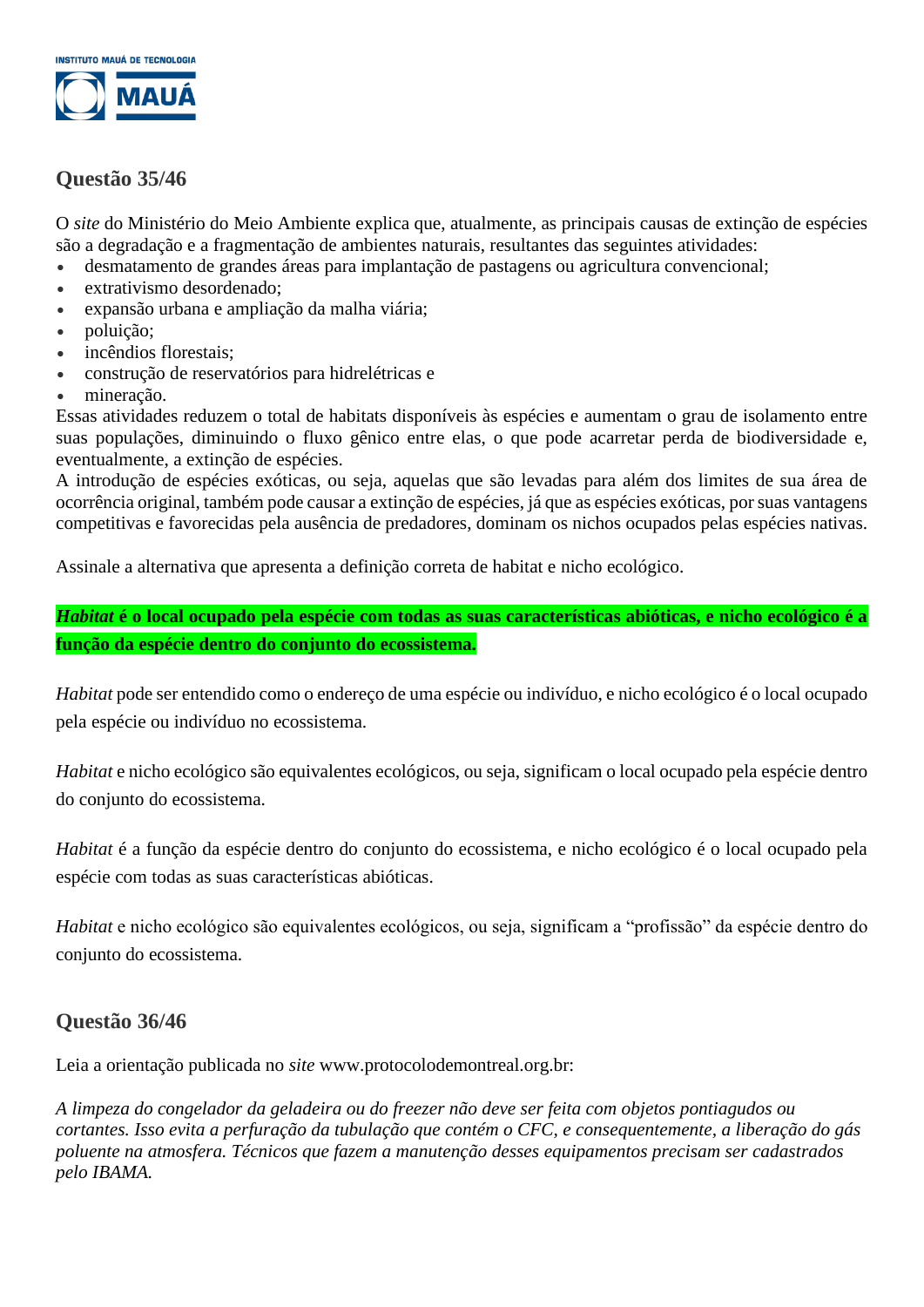

*Esta é uma garantia de que o profissional estará apto a realizar o procedimento, seguindo as regras vigentes. Se os equipamentos foram fabricados até 1997, é recomendável que a manutenção seja feita em lojas especializadas, cadastradas no IBAMA, que participam do Plano Nacional para Eliminação de CFCs.*

Esta orientação tem como objetivo

#### **proteger a camada de ozônio.**

controlar a emissão de  $CO<sub>2</sub>$  e CH<sub>4</sub> que causam o efeito estufa. reduzir os efeitos das ilhas de calor, que ocorrem nas grandes cidades.

reduzir os efeitos do aquecimento global.

reduzir as emissões de poluentes atmosféricos particulados e inorgânicos, que prejudicam diretamente a saúde da população.

#### **Questão 37/46**

Analise o gráfico, publicado em www.aosfatos.org e assinale a alternativa correta.

Taxa de internação por 100 mil habitantes nas regiões 500 ● Brasil Por 100 mil habitantes 400 Norte **Nordeste** 300 Sudeste Sul 200 **Centro oeste** 100 0 2009 2010 2011 2012 2013 2014 2015 2016 2017 2018

#### Internações por carência de saneamento básico

### **As populações das regiões sul e sudeste são as que mais têm acesso aos serviços de saneamento, como à água potável e à coleta de esgotos.**

A região norte, por ser a mais populosa do país, é a que apresenta maior número de internações por carência de saneamento básico.

Ao longo do período analisado, a região nordeste teve uma redução do número de internações de 300 mil habitantes para próximo a 100 mil habitantes.

A região centro oeste é a que mais investe em serviços de saneamento básico, pois se aproxima da média de internações do Brasil.

Todas as regiões do Brasil apresentaram uma redução do número de internações por carência de saneamento básico de um ano para outro, mostrando um decréscimo contínuo das taxas.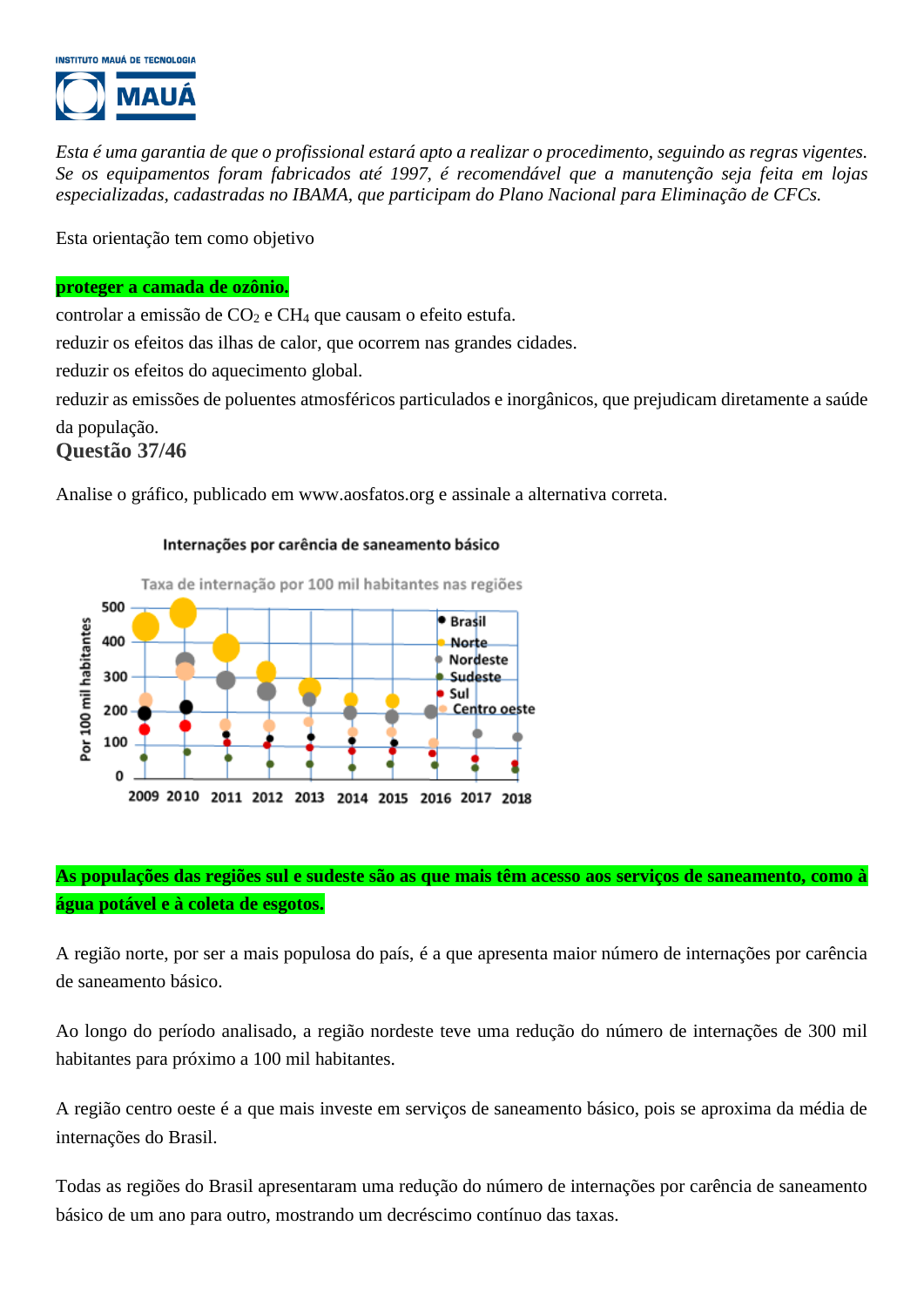

## **Questão 38/46**

A fotossíntese pode ser definida como "um processo realizado pelas plantas para a produção de energia necessária para a sua sobrevivência."

Analise as alternativas e marque a correta.

**Plantas aquáticas e algas também realizam a fotossíntese e estão na base da cadeia alimentar dos ecossistemas aquáticos.**

As plantas terrestres ocupam o primeiro patamar da cadeia alimentar de consumidores primários, pois "consomem" a energia solar para sintetizar a matéria orgânica.

As principais reações do ciclo do carbono são a fotossíntese e a respiração, sendo que na fotossíntese há o consumo de oxigênio e de carbono para a sintetização da matéria orgânica.

Os herbívoros se alimentam de plantas e vão obter energia para suas atividades a partir do carbono e do oxigênio, contidos nas moléculas de glicose.

Os carboidratos contêm mais energia que os lipídeos, pois são constituídos de cadeias carbônicas mais longas.

## **Questão 39/46**

Uma pequena caixa desliza para cima sobre um plano inclinado que forma um ângulo θ com a horizontal. A aceleração resultante do movimento vale 7,6 m/s<sup>2</sup>, tendo direção paralela ao plano e sentido oposto ao da velocidade.



Dados: aceleração da gravidade g = 10,0 m/s<sup>2</sup>, sen  $\theta$  = 0,60 e cos  $\theta$  = 0,80.

É correto afirmar que o valor do coeficiente de atrito cinético entre a caixa e a superfície do plano inclinado vale

0,20 1,2 0,02 2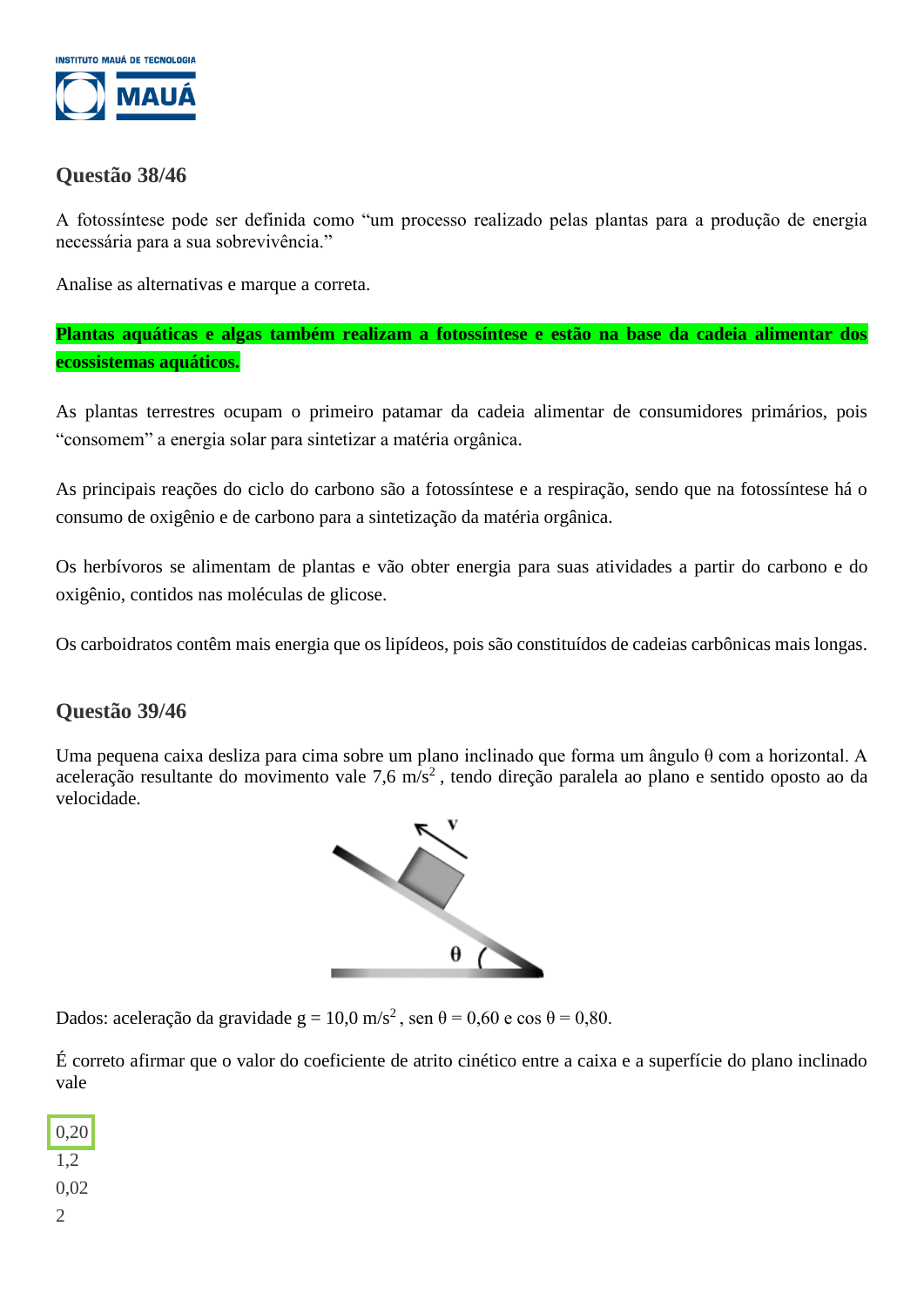

# **Questão 40/46**

Um pequeno objeto de massa igual a 0,40 kg é lançado verticalmente para cima a partir de um ponto A, atingindo uma altura máxima num ponto B, a uma distância de 3,5 m, a partir do ponto de lançamento. É correto afirmar que para esse movimento,

**no ponto B, a energia cinética é nula e a energia potencial gravitacional é máxima.**

no ponto B, a energia cinética é máxima e a energia potencial gravitacional é nula.

no ponto A, a energia cinética é nula e sua energia potencial é máxima.

no ponto A, a energia cinética é máxima e a energia potencial gravitacional é máxima.

no ponto A, a energia cinética é nula e a energia potencial gravitacional é nula.

## **Questão 41/46**

Dois corpos de massas iguais a **M** e temperaturas iniciais **T<sup>A</sup>** e **T<sup>B</sup>** são colocados em contato até que o equilíbrio térmico seja atingido. Sabendo que não há troca de calor com o meio externo e que o valor do calor específico do corpo A é igual a quatro vezes o valor do calor específico do corpo B, pode-se afirmar que o valor da temperatura de equilíbrio (T) vale

| $T = (4T_A + T_B)/5$ |
|----------------------|
| $T = 4(T_A + T_B)/5$ |
| $T = (5T_A + T_B)/4$ |
| $T = (3T_A + T_B)/4$ |
| $T = (3T_A + T_B)/5$ |

## **Questão 42/46**

Uma carga  $q = +2.0 \times 10^{-6}$ C está fixada na origem do sistema de coordenadas, e outra carga  $Q = -4.0 \times 10^{-6}$ C encontra-se na posição  $x = 1,0$  cm.

Dado:  $k = 9.0 \times 10^9$  N. m<sup>2</sup>/C<sup>2</sup>

Assinale a alternativa correta.

**A carga** *q* **exerce uma força de atração sobre** *Q* **de intensidade F = 720 N.**

A carga *q* exerce uma força de atração sobre *Q* de intensidade F = 72 N.

A carga *q* exerce uma força de atração sobre *Q* de intensidade F = 0,072 N.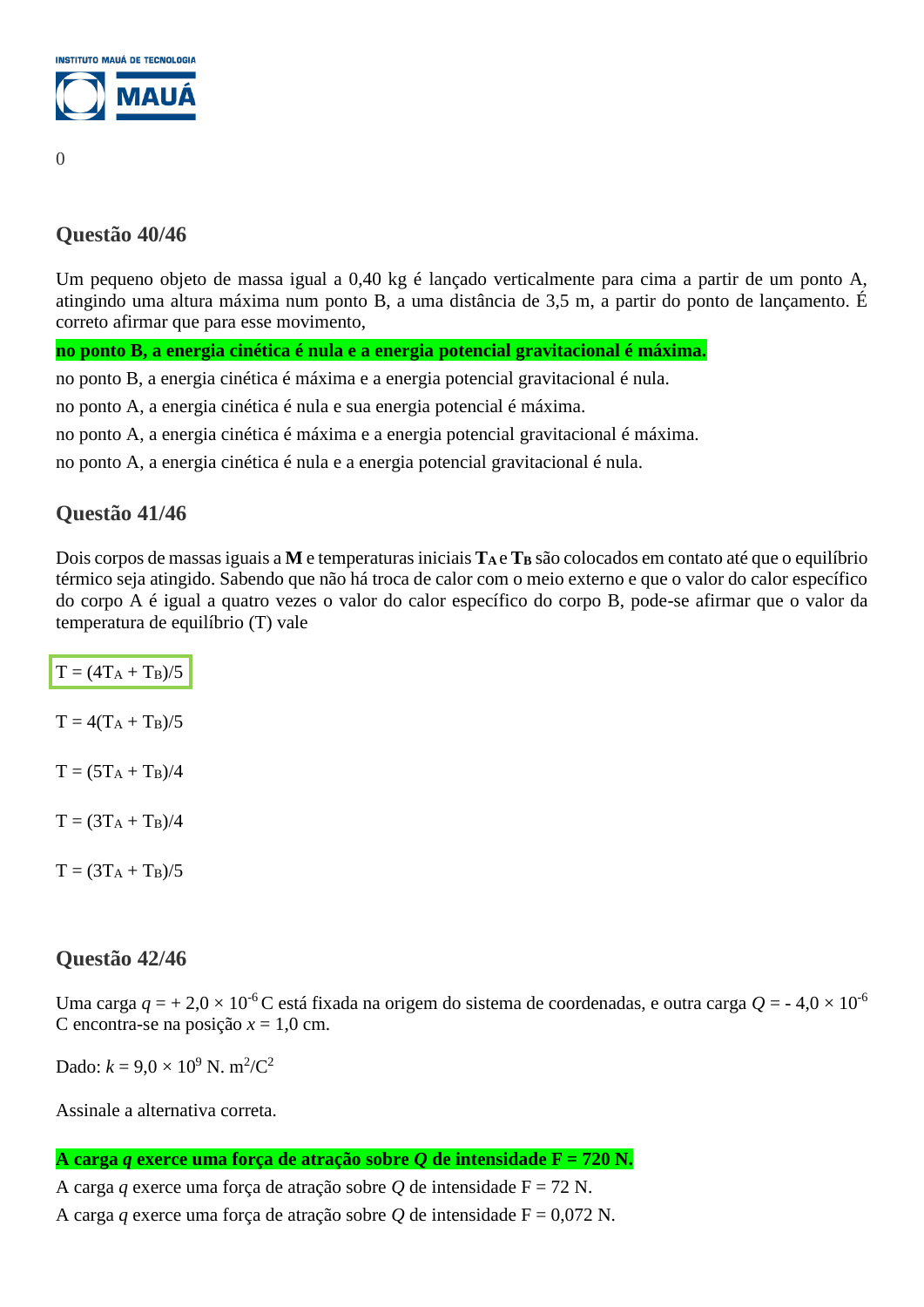

A carga *q* exerce uma força de repulsão sobre *Q* de intensidade F = 720 N. A carga *q* exerce uma força de repulsão sobre *Q* de intensidade F = 72 N.

## **Questão 43/46**

A reação química

 $P_4O_{6(s)} + 6 H_2O (l) \rightarrow 4 H_3PO_{3(aq)}$ 

envolve um anidrido em presença de água e pode ser corretamente classificada como reação de

#### **síntese, em que é produzido ácido fosforoso.**

síntese, em que é produzido ácido fosfórico. síntese, em que é produzido ácido hipofosforoso. decomposição do anidrido fosfórico. decomposição da água.

### **Questão 44/46**

Empregando-se eletrodos de grafite, a eletrólise ígnea de uma mistura fundida de alumina e criolita permite a obtenção de alumínio metálico, como mostra a reação global a seguir:

 $2 \text{ Al}_2\text{O}_3$  (1) + 3 C (s)  $\rightarrow$  4 Al (1) + 3 CO<sub>2 (g)</sub>

Ao reagir 408 g de óxido de alumínio, nessa eletrólise, o volume de gás carbônico produzido nas CNTP é igual a

Dados:  $Al = 27 g mol^{-1}$  $Q = 16$  g mol<sup>-1</sup>  $P \cdot V = n \cdot R \cdot T$  $R = 0.082$  atm.L.mol<sup>-1</sup>.K<sup>-1</sup> Considere que nas CNTP:  $T = 0 °C$  $P = 1$  atm  $T(K) = T({}^{\circ}C) + 273$ 

134,3 L 67,2 L 89,5 L 102 L 22,4 L